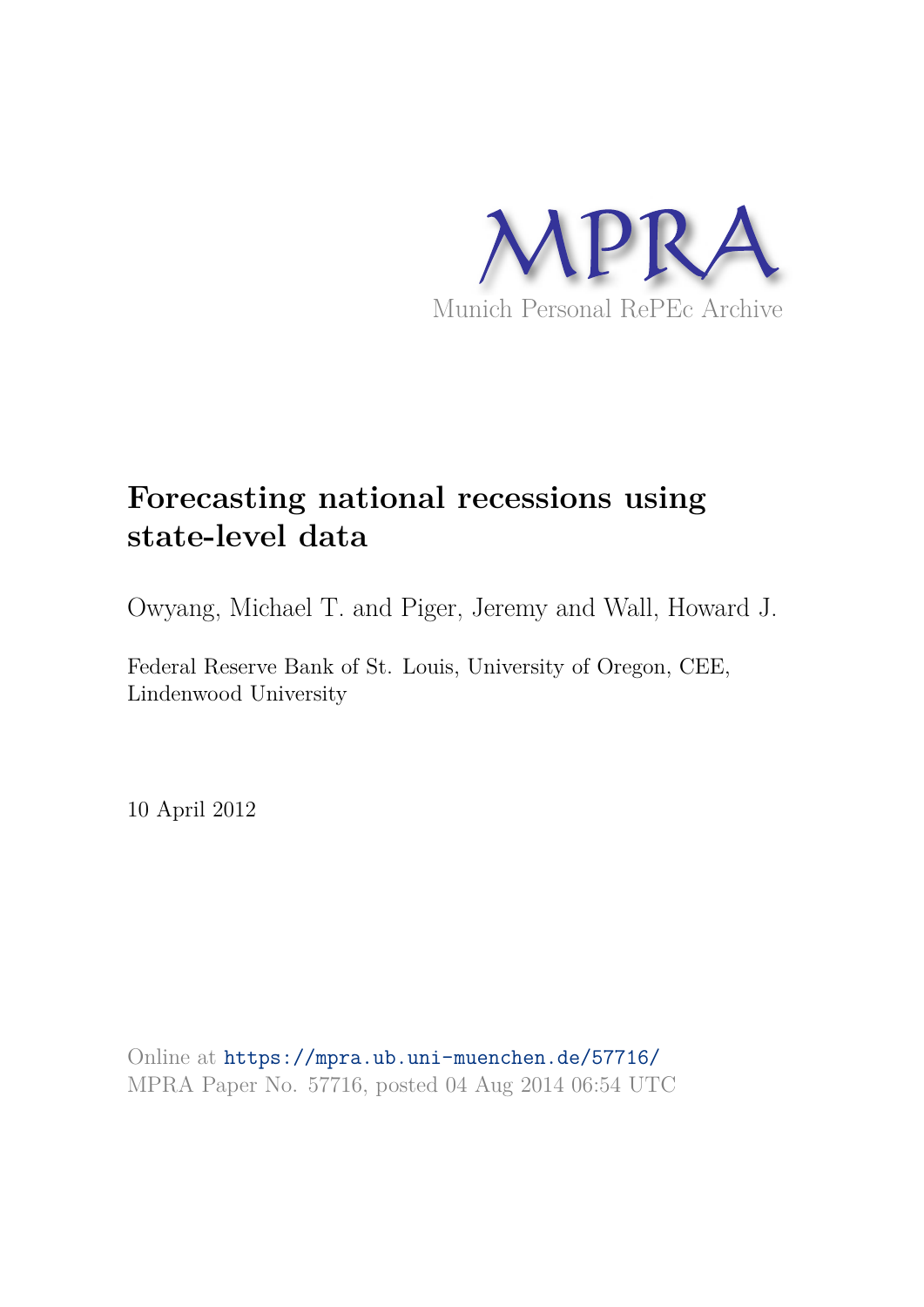# Forecasting National Recessions Using State Level Data<sup>∗</sup>

Michael T. Owyang<sup>†</sup> Jeremy Piger<sup>‡</sup> Howard J. Wall  $\S$ 

This draft: July 23, 2014

Abstract: A large literature studies the information contained in national-level economic indicators, such as financial and aggregate economic activity variables, for forecasting and nowcasting U.S. business cycle phases (expansions and recessions.) In this paper, we investigate whether there is additional information useful for identifying business cycle phases contained in subnational measures of economic activity. Using a probit model to forecast the NBER expansion and recession classification, we assess the incremental information content of state-level employment growth over a commonly used set of national-level predictors. As state-level data adds a large number of predictors to the model, we employ a Bayesian model averaging procedure to construct forecasts. Based on a variety of forecast evaluation metrics, we find that including state-level employment growth substantially improves nowcasts and very short-horizon forecasts of the business cycle phase. The gains in forecast accuracy are concentrated during months of national recession.

Keywords: turning points, probit, Bayesian model averaging, nowcasting

JEL Classification Numbers: C52, C53, E32, E37

<sup>∗</sup>We thank the editor, two anonymous referees, and seminar participants at the University of Houston, Federal Reserve Bank of St. Louis, and University of Texas, El Paso for helpful comments. This paper also benefited from conversations with Graham Elliott and Oscar Jord´a. Kristie M. Engemann and Kate Vermann provided research assistance. The views expressed herein do not reflect the official positions of the Federal Reserve Bank of St. Louis or the Federal Reserve System.

<sup>†</sup>Research Division, Federal Reserve Bank of St. Louis, (Michael.T.Owyang@stls.frb.org)

<sup>‡</sup>Department of Economics, University of Oregon, (jpiger@uoregon.edu)

<sup>§</sup>Department of Economics, Lindenwood University, (hwall@lindenwood.edu)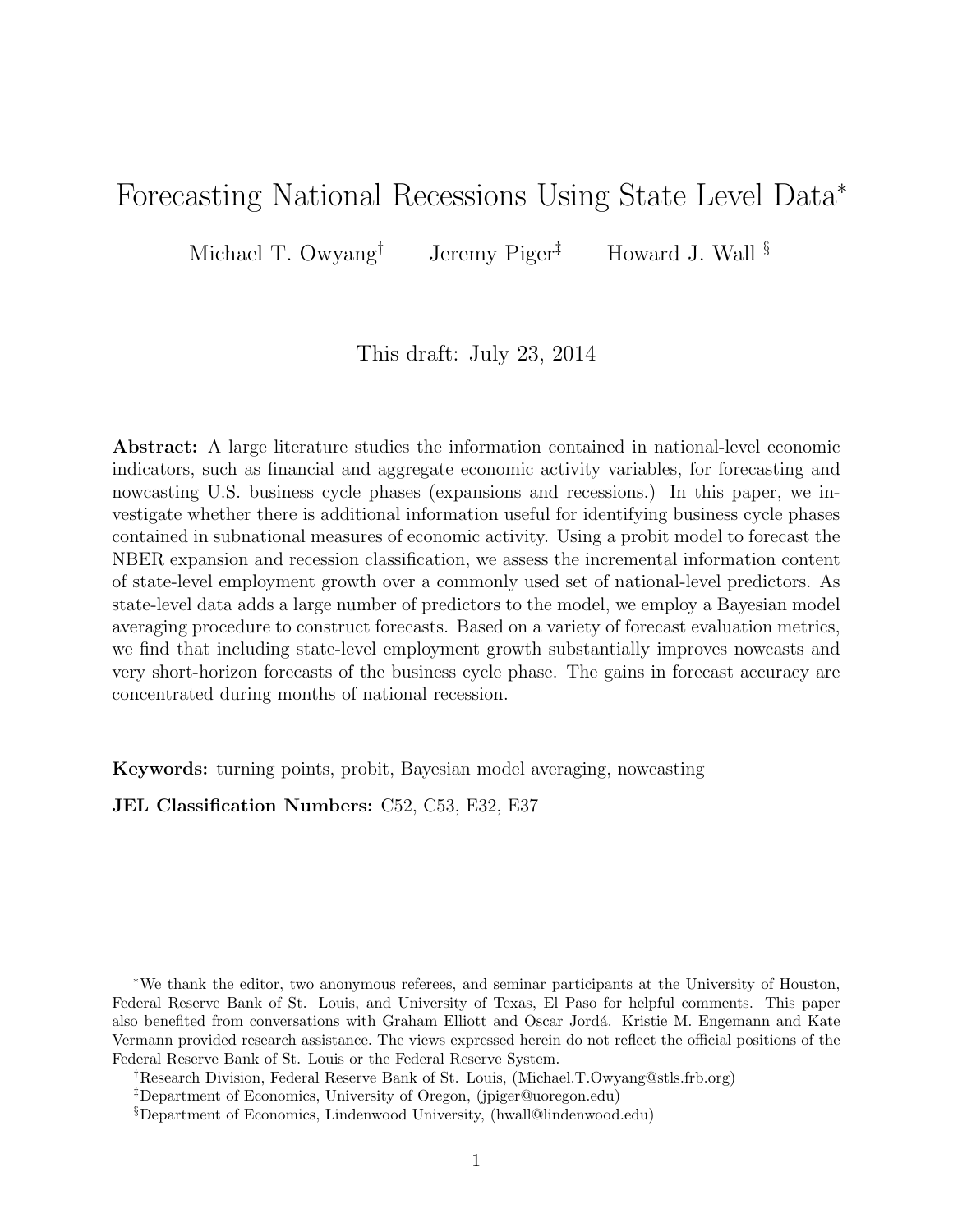# 1 Introduction

A traditional view of the U.S. business cycle is that of alternating phases of expansion and recession, where expansions correspond to widespread, persistent growth in economic activity, and recessions consist of widespread, relatively rapid, decline in economic activity.<sup>1</sup> A large literature investigates different aspects of these business cycle phases and documents asymmetries across them. Such work experienced a resurgence following Hamilton (1989), who built a modern statistical model of the alternating phases characterization of the business cycle by describing the latent business cycle phase as following a first-order Markov process that influences the mean growth rate of output.

Timely identification of business cycle phases, and the associated turning points between them, is of particular interest to academics, policymakers, and practitioners. A substantial literature has investigated the extent to which the business cycle phase can be predicted using a variety of economic and financial time series.<sup>2</sup> Here, the forecasting problem is to use data available at time period t to predict whether period  $t + h$  will be an expansion or recession period. The most ambitious task is of course to predict the future business cycle phase at long horizons, and the literature has had some limited success predicting recessions one-year ahead by using information on the slope of the yield curve. For forecasting the business cycle phase at short horizons, predictors measuring aggregate real activity, such as employment or output growth, are found to be valuable. Not surprisingly, this is especially true for  $h = 0$  predictions, which are typically referred to as "nowcasts."<sup>3</sup>

Although they have received less attention in the literature, short-horizon forecasts and nowcasts of business cycle turning points are of considerable interest. While long horizon forecasts of the business cycle phase would give economic agents the most advance warning

<sup>&</sup>lt;sup>1</sup>See Mitchell (1927) and Burns and Mitchell (1946).

<sup>2</sup>See e.g., Estrella (1997), Estrella and Mishkin (1998), Kauppi and Saikkonen (2008), Rudebusch and Williams (1991) and Berge (2013). For a recent summary of this literature, see Katayama (2008).

<sup>&</sup>lt;sup>3</sup>Here, the prefix "now" in nowcast refers to the use of data available in period  $t$  to evaluate whether period t is a recession or expansion period. Note that because of data reporting lags, most of the data available in period  $t$  will be measuring a period prior to month  $t$ .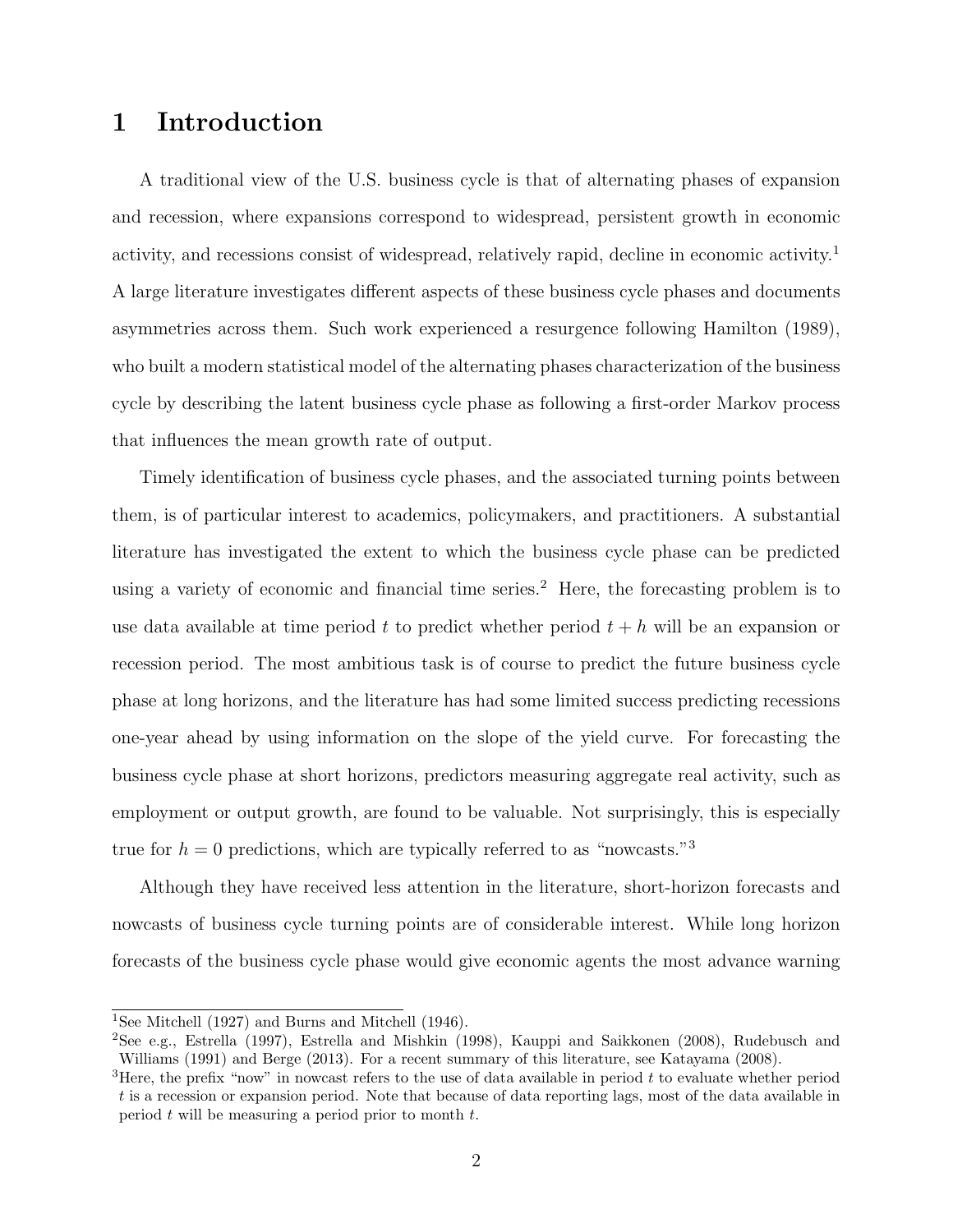of a new business cycle turning point, it has historically been the case that new business cycle phases have not been forecasted accurately. Indeed, in most cases new phases have only been identified in real time after many months have passed following the turning point.<sup>4</sup> As a recent example of this, Hamilton (2011) surveys a wide range of statistical models that were in place to nowcast business cycle turning points using aggregate data, and finds that such models did not send a definitive signal regarding the December 2007 NBER peak until late 2008. Improved short-horizon forecasts and nowcasts thus hold the promise of giving a quicker signal that a new recession or expansion is imminent or has already begun. These could improve the speed of both policy and private sector adjustments to this new business cycle phase.

The existing literature has focused on the use of predictors measured at the national level. However, there is reason to believe that variables measured at the subnational level would be useful for identifying the national business cycle phase. Owyang et al. (2005) and Hamilton and Owyang (2011) provide evidence that the business cycles of individual U.S. states are often out of phase with that of the nation. If these phase shifts are systematic, then incorporating data from leading regions may be useful for predicting the national business cycle phase. Also, even if subnational regions are coincident with the aggregate business cycle phase, there may be regions that experience recession and expansion phases more severely than the nation as a whole. In these cases, incorporating data from these regions will provide a stronger signal regarding the business cycle phase that is currently in operation, and will thus improve nowcasts and short-horizon forecasts of the business cycle phase.<sup>5</sup>

In this paper, we assess whether state-level economic indicators contain incremental information useful for forecasting and nowcasting U.S. business cycle phases. Following the

<sup>&</sup>lt;sup>4</sup>Since the inception of the NBER's business cycle dating committee in 1978, the NBER has announced new business cycle peaks with a lag of 7.5 months and troughs with a lag of 15 months. Chauvet and Piger (2008) show that statistical models estimated using aggregate data improve on the NBERs timeliness for troughs, but not for peaks.

<sup>&</sup>lt;sup>5</sup>Short-horizon forecasts will be improved because of the persistence of business cycle phases. If subnational data sends a quicker signal that a new business cycle phase has begun, then we will have more accurate short-horizon forecasts of the future business cycle phase.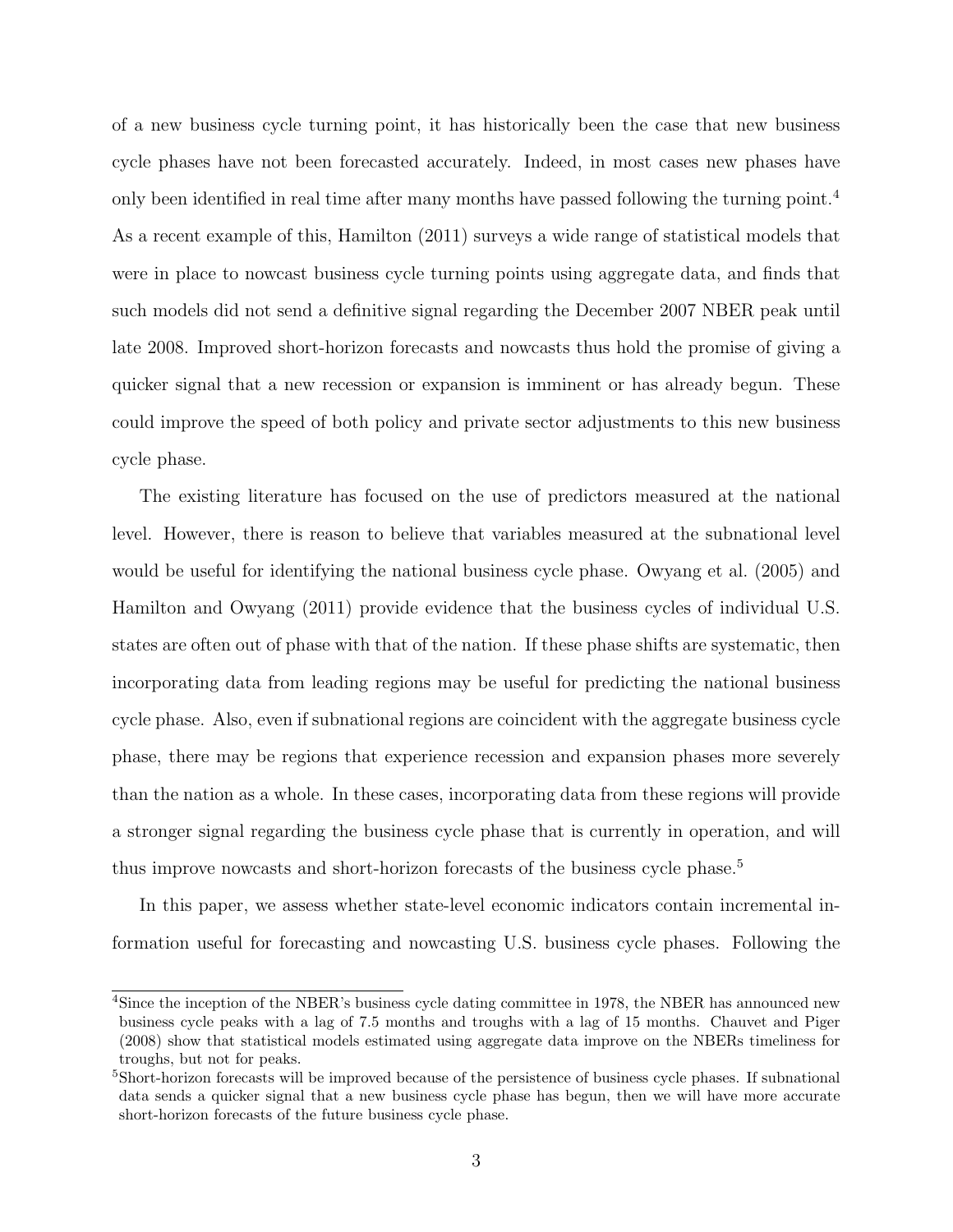bulk of the literature, we take the NBER's chronology of the dates of U.S. business cycle phases as given. We then construct a monthly probit model to attach probabilities of expansion and recession to current and future periods, which incorporates both national- and state-level variables as predictors. The national variables we use are those found to be good predictors of the national business cycle phase at various horizons by the existing literature. In particular, we focus on interest rates, asset prices, aggregate employment, and aggregate industrial production. To these, we add state-level employment growth to capture the predictive ability of subnational economic activity measures.

By using state-level employment growth, we measure subnational economic activity with a coincident indicator, rather than a leading indicator. This raises the question of what hope such data would have for helping predict the aggregate business cycle phase? While state employment growth is a coincident indicator, it is likely an indicator that is coincident with that state's business cycle phase. Thus, as discussed above, if a state's business cycle leads the national business cycle phase, then state employment growth could be a leading indicator for the national business cycle phase. As evidence of this, Hernandez-Murillo and Owyang (2006) show that adding regional employment data can assist in predicting aggregate employment growth in the United States. Also, even if state employment growth is coincident with the national level business cycle phase, state employment growth may provide improved nowcasts and short-horizon forecasts of the aggregate business cycle phase if the employment response to the business cycle phase in operation is relatively strong for certain states.<sup>6</sup>

Despite the potential promise of state-level data for improving nowcasts and forecasts of

<sup>6</sup>Our choice to focus on state-level employment growth is also driven by the lack of suitable leading indicators measured at the state level. The state-level leading index produced by the Federal Reserve Bank of Philadelphia is only available in real-time for less than ten years. Because this series was constructed specifically to maximize its in-sample ability to predict state-level economic activity, using it in a pseudo out-of-sample forecasting exercise could yield very distorted results. See Diebold and Rudebusch (1991) for a similar point made for the national index of leading indicators. Also, only two of the four components of the index are measured at the state level, and neither of these is available until after the early 1980s recession. Given the relative scarcity of recessions over this period, this would not allow us to both estimate the model and perform an out-of-sample forecasting experiment over a reasonable number of recessions.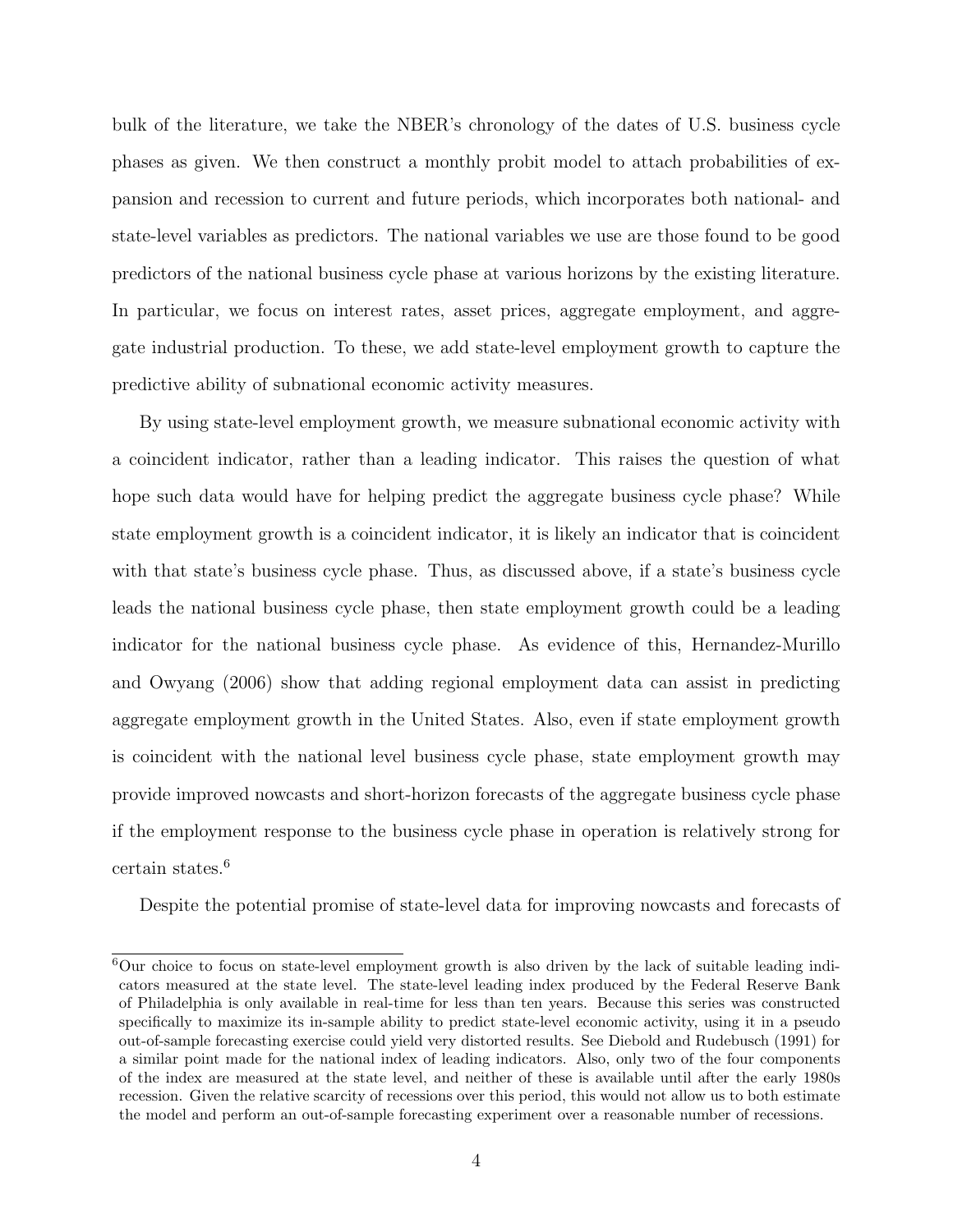business cycle phases, simply adding this data into the information set used in a forecasting model is problematic. It is likely that many states will not be informative about future national business cycle phases at all, or perhaps any, forecast horizons. Further, there is significant collinearity in employment growth across U.S. states. Put together, the naive use of all state-level data will likely lead to an overparameterized model with a high level of estimation uncertainty, which will not bode well for improved forecasting performance. One may reduce, though not eliminate, these problems by aggregating across states to the regional level. However, this aggregation would potentially average states that contain very different forecasting information.

In this paper, we take a Bayesian model averaging (BMA) approach to incorporate statelevel predictors in a forecasting model. In particular, we explicitly incorporate the selection of predictors into the estimation of the model, and average forecasts across models with different sets of predictors by constructing the posterior predictive distribution for the future business cycle phase. This approach allows individual states with predictive content for the business cycle phase at a particular horizon to be highlighted in producing forecasts, while pushing out those states that are not informative. Notably, the Bayesian approach to constructing forecasts also incorporates uncertainty regarding model parameters.

Based on a variety of forecast evaluation metrics, we find that including state-level employment growth significantly improves nowcasts and very short-horizon forecasts of the NBER business cycle phase over those produced by a model using only national-level data. We document the incremental information content of the state-level data based on the model's out-of-sample forecast performance over the past 30 years. We also show that the forecasting improvement comes primarily from improved classification of recession months. As an example, for one-month ahead forecasts, nearly a quarter of all recession months are correctly classified using the model that includes state-level data, but not by the model based on national-level data only. Also, again based on one-month ahead forecasts, the December 2007 business cycle peak would have been identified by late February 2008 when using both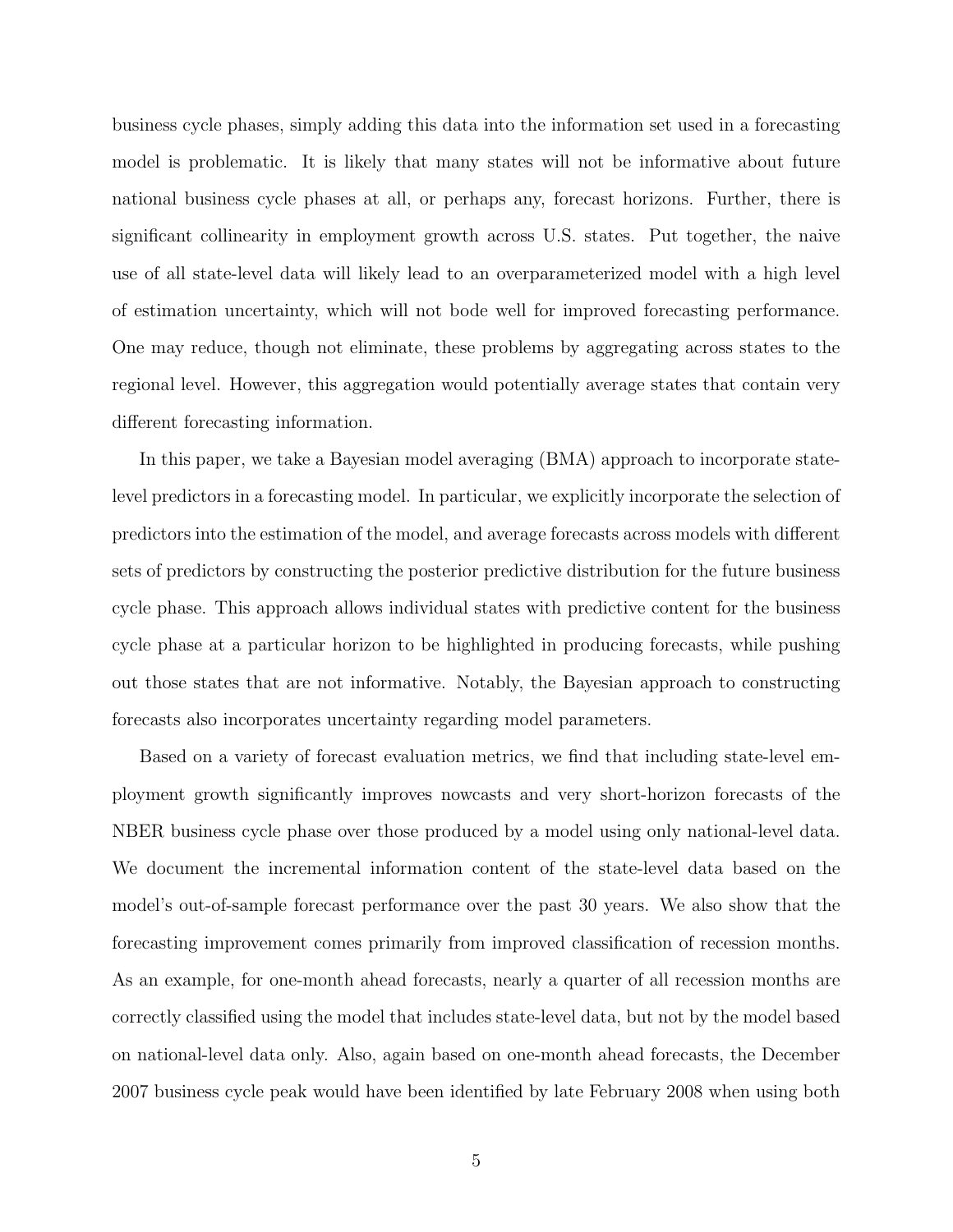state and national-level data, as opposed to late July 2008 when using only national-level data.

The balance of the paper is as follows: Section 2 outlines the empirical model used for forecasting recessions and describes the Bayesian approach to estimation and construction of forecasts. Section 3 describes the national- and state-level data used to estimate the model and construct forecasts. Section 4 presents the evaluation of the out-of-sample forecasts. Section 5 summarizes and concludes.

# 2 Empirical Approach

#### 2.1 Model

Define  $S_t \in \{0,1\}$  as a binary random variable that indicates whether month t belongs to an expansion (0) or recession (1) phase. Our objective is to forecast  $S_{t+h}$  based on information available to a forecaster at the end of month  $t$ . This information may include national-, state-, or regional-level variables and is collected in the  $n \times 1$  vector  $X_t$ .

Following the bulk of the existing literature, we use a probit model to link  $S_{t+h}$  to  $X_t$ :

$$
\Pr\left[S_{t+h} = 1 | \rho\right] = \Phi\left(\alpha + X_t'\beta\right),\tag{1}
$$

where the link function,  $\Phi(.)$ , is the standard normal cumulative density function,  $\beta$  is an  $n \times 1$  vector of coefficients, and  $\rho = [\alpha, \beta']'$  is an  $(n+1) \times 1$  vector holding the model parameters.

The number of potentially relevant forecasting variables available in  $X_t$  may be large. This is especially true with the inclusion of subnational data, as variables are measured repeatedly across regions or states. This is problematic from a forecasting perspective, as it is well established that highly parameterized models tend to have poor out-of-sample forecasting performance. Moreover, because the probit is nonlinear, the marginal change in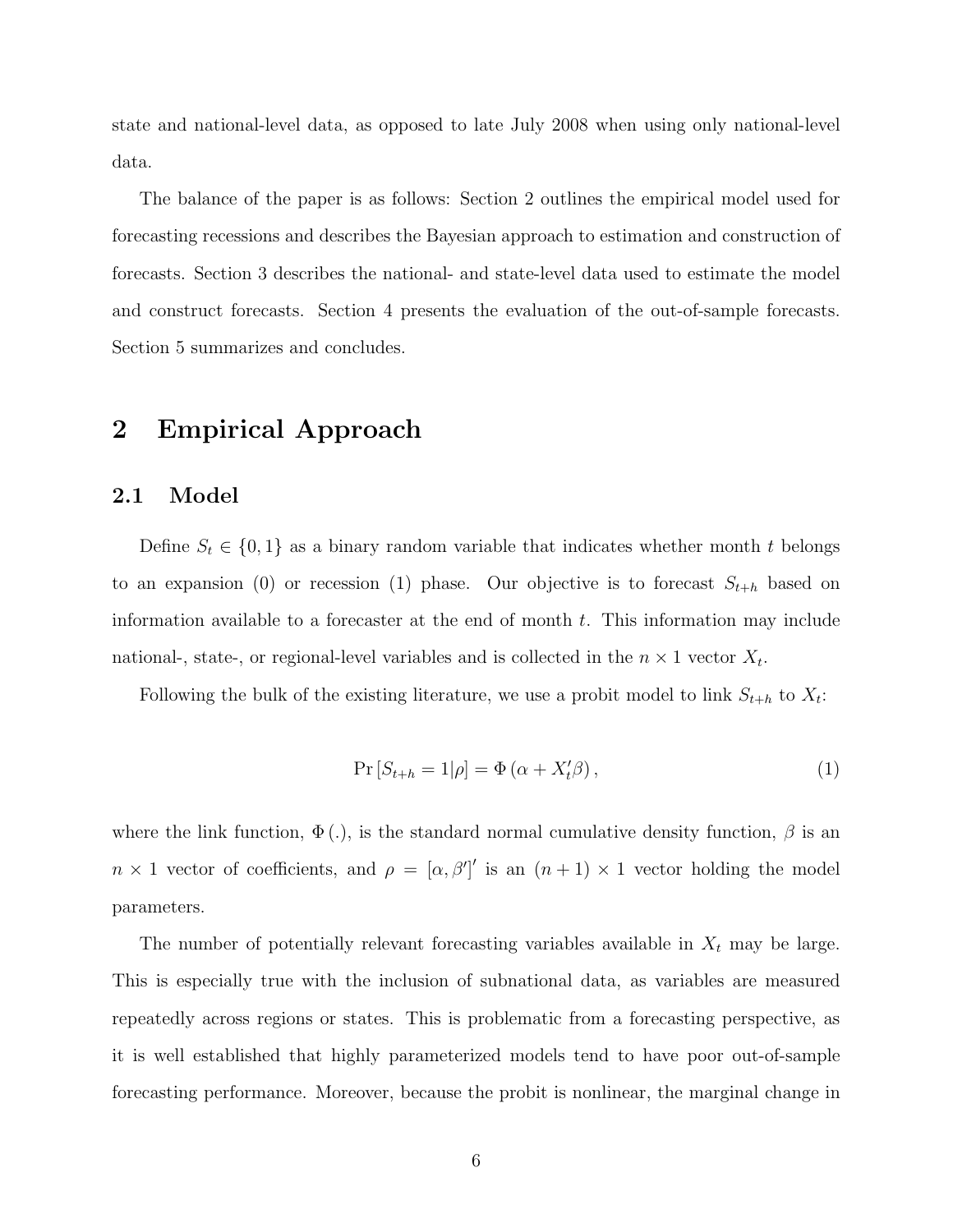the predicitve probabilities are functions of the values of all the included variables. This means that including irrelevant variables could bias the forecasts. Here, we focus on a modified version of (1), in which not all variables in  $X_t$  need be included in the model. In particular, define  $\gamma$  as an  $n \times 1$  vector of zeros and ones, with a one indicating that the corresponding variable in  $X_t$  should be included in the model. We rewrite (1) to incorporate this variable selection as follows:

$$
\Pr\left[S_{t+h} = 1 | \rho_{\gamma}, \gamma\right] = \Phi\left(\alpha + X'_{\gamma, t} \beta_{\gamma}\right),\tag{2}
$$

where  $X_{\gamma,t}$ ,  $\rho_{\gamma}$ , and  $\beta_{\gamma}$  contain the elements of  $X_t$ ,  $\rho$ , and  $\beta$  relevant for the variables selected by  $\gamma$ . As is described in the next subsection, we treat  $\gamma$  as unknown, and estimate its value along with the parameters of the model using Bayesian techniques.

#### 2.2 Estimation

To estimate the model in (2) we take a Bayesian approach, which has some key advantages for our purposes. For one, uncertainty about which variables should be included in the model – that is uncertainty about  $\gamma$  – can be formally incorporated into Bayesian estimation in a straightforward manner. Related to this, the Bayesian framework provides a mechanism, through the posterior predictive density, to obtain forecasts that average over different choices for variable inclusion and the values of unknown parameters.

Bayesian estimation requires priors be placed on the model parameters,  $\rho_{\gamma}$ , as well as the covariate selection vector,  $\gamma$ . We specify diffuse, i.i.d., mean-zero normal distributions for the individual parameters collected in  $\rho_{\gamma}$ :

$$
p\left(\rho_{\gamma}\right) = N\left(\mathbf{0}_{k_{\gamma}+1}, \sigma^2 \mathbf{I}_{k_{\gamma}+1}\right); \quad \sigma^2 = 10,\tag{3}
$$

where  $k_{\gamma} = \gamma' \gamma$  is the number of covariates selected by  $\gamma$ ,  $\mathbf{0}_{k_{\gamma}+1}$  is a  $(k_{\gamma}+1) \times 1$  vector of zeros, and  $\mathbf{I}_{k_{\gamma}+1}$  is the  $(k_{\gamma}+1) \times (k_{\gamma}+1)$  identity matrix. For  $\gamma$ , we specify a multinomial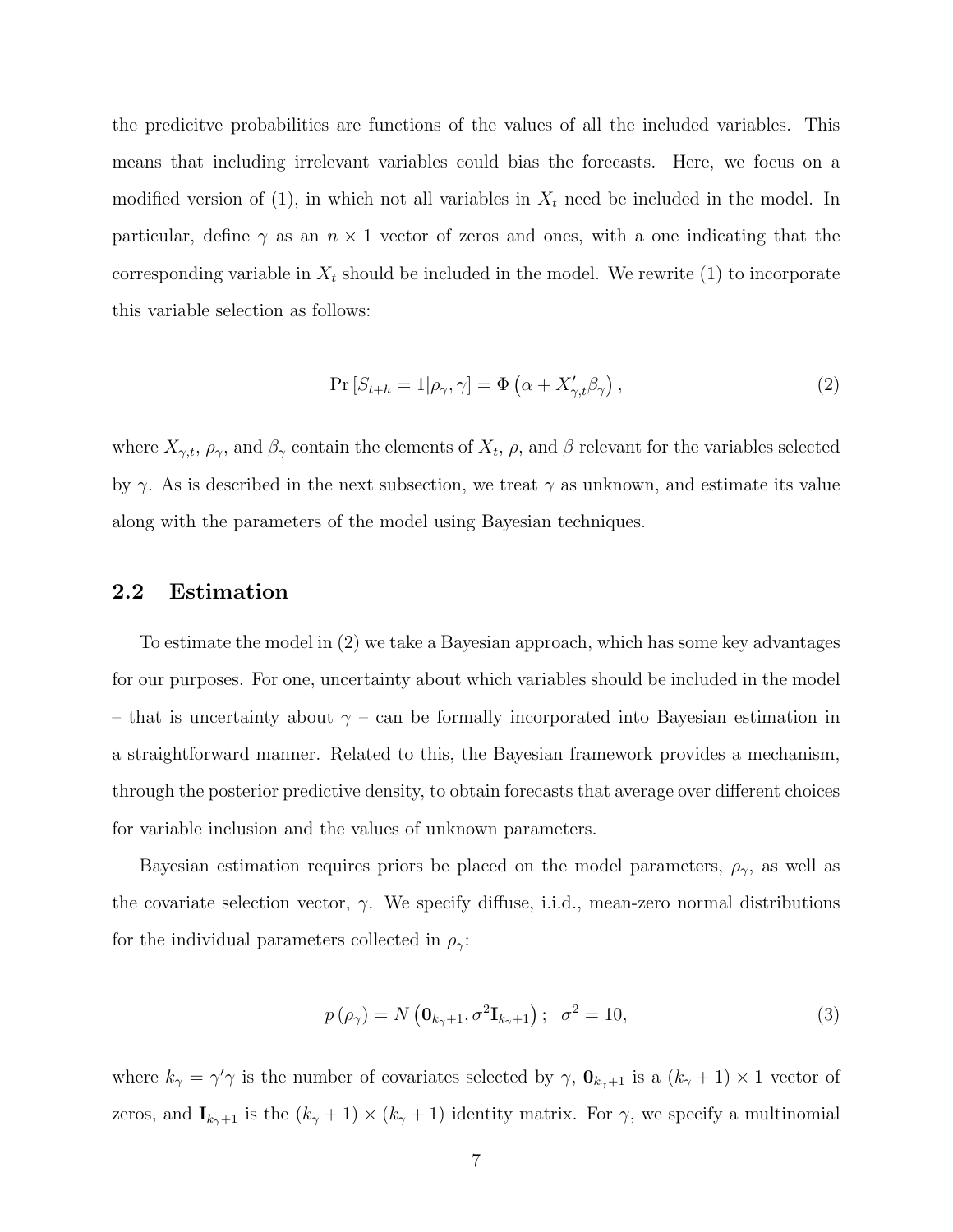distribution defined across the  $2^n$  different possible choices of  $\gamma$ . Let  $N_i = \binom{n}{i}$  $\binom{n}{i}$  be the number of choices of  $\gamma$  for which  $k_{\gamma} = i$ . The prior probability over  $\gamma$  is then:

$$
\Pr\left(\gamma\right) \propto \frac{1}{N_{k_{\gamma}}}.\tag{4}
$$

This distribution is flat in two dimensions. First, it assigns equal probability to all choices of  $\gamma$  that have the same  $k_{\gamma}$ . In other words, versions of (2) with the same number of covariates will receive equal prior probability. Second, the prior assigns equal cumulative probability to groups of choices for  $\gamma$  that imply different numbers of covariates. That is,  $Pr (k_{\gamma} = i) = Pr (k_{\gamma} = j), i, j = 0, 1, \dots, n$ <sup>7</sup>

To implement Bayesian estimation, we employ the Gibbs sampler to obtain draws from the joint posterior distribution,  $\pi(\rho_\gamma, \gamma | \mathbf{S}^t)$ , where  $\mathbf{S}^t = [S_{h+1}, \dots, S_t]'$  represents the observed data.<sup>8</sup> The Gibbs sampler is facilitated by augmenting the system with a continuous variable  $y_t$  that is deterministically related to the observed state variable  $S_t$  (Tanner and Wong  $(1987)$ . Define  $y_t$  as:

$$
y_t = \alpha + X'_{\gamma, t-h} \beta_\gamma + u_t,\tag{5}
$$

where  $u_t \sim$  i.i.d.N (0, 1). Given (2), the relationship between  $y_t$  and  $S_t$  is:

$$
S_t = 1 \quad \text{if} \quad y_t \ge 0.
$$

The Gibbs sampler is then implemented in two blocks. In the first,  $\rho_{\gamma}$  and  $\gamma$  are sampled conditional on  $S^t$  and the augmented data  $\mathbf{y}^t = [y_{h+1}, \cdots, y_t]'$ , as a draw from the conditional posterior distribution  $\pi(\rho_\gamma, \gamma | y^t, S^t)$ . As  $S^t$  is fully determined by  $y^t$ , this distribution

<sup>&</sup>lt;sup>7</sup>Note that this prior does not assign equal probability to all possible choices of  $\gamma$ . While seemingly attractive as a "flat" prior, an equal weights prior would give substantially different prior weight to the number of variables included. For example, if there are 50 possible variables, the cumulative prior probability of all models with 3 variables would be 16 times the cumulative prior probability of all models with 2 variables.

<sup>8</sup>See, for example, Albert and Chib (1993), Gelfand and Smith (1990), Casella and George (1992), and Carter and Kohn (1994).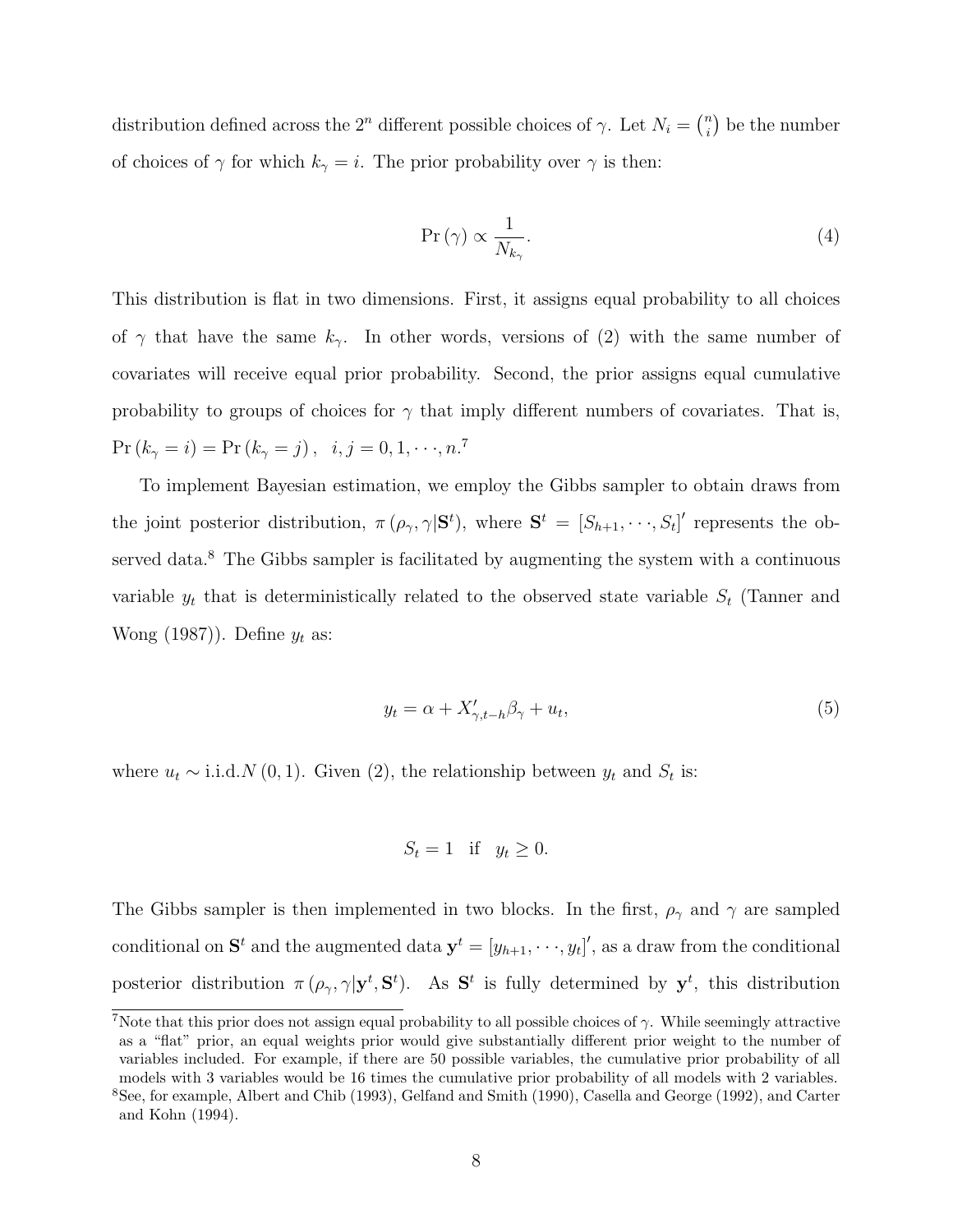simplifies to  $\pi(\rho_\gamma, \gamma | y^t)$ . In the second, the augmented data  $y^t$  is sampled conditional on  $\rho_\gamma$ , γ, and  $S^t$ , from the conditional posterior distribution  $\pi(\mathbf{y}^t | \rho_\gamma, \gamma, \mathbf{S}^t)$ . We now describe each of these blocks in detail:

## Sampling  $\pi\left(\rho_{\gamma},\gamma|\mathbf{y}^{t}\right)$

As suggested by Holmes and Held (2006), we jointly sample  $\rho_{\gamma}$  and  $\gamma$  from:

$$
\pi\left(\rho_{\gamma},\gamma|\mathbf{y}^{t}\right)=\pi_{\rho}\left(\rho_{\gamma}|\gamma,\mathbf{y}^{t}\right)\Pr\left(\gamma|\mathbf{y}^{t}\right),
$$

by employing a Metropolis step. Given a previous draw of  $\rho_{\gamma}$  and  $\gamma$ , denoted  $\left[\rho_{\gamma}^{[g]}, \gamma^{[g]}\right]$ , we obtain a candidate for the covariate selection vector, denoted  $\gamma^*$ , by sampling a proposal distribution  $q(\gamma^*|\gamma^{[g]})$ . Conditional on  $\gamma^*$ , we then obtain a candidate for  $\rho_{\gamma}$ , denoted  $\rho_{\gamma}^*$  $_{\gamma}^{\ast},$ by sampling from the full conditional posterior density  $\pi_{\rho}(\rho_{\gamma}|\gamma^*, \mathbf{y}^t)$ .

The proposal distribution  $q(\gamma^*|\gamma^{[g]})$  is set as follows. Conditional on  $\gamma^{[g]}$ , the candidate covariate selection vector  $\gamma^*$  is drawn with equal probability from the set of vectors that includes  $\gamma^{[g]}$  and all other vectors that alter a single element of  $\gamma^{[g]}$  (either from 0 to 1 or 1 to 0.) In other words, the candidate covariate selection vector will either select the same covariates as  $\gamma^{[g]}$ , take away one covariate from  $\gamma^{[g]}$ , or add one covariate to  $\gamma^{[g]}$ . One notable property of this proposal distribution is that  $q(\gamma^*|\gamma^{[g]})$  will equal  $q(\gamma^{[g]}|\gamma^*)$ .

The full conditional distribution for  $\rho$ ,  $\pi_{\rho}(\rho_{\gamma}|\gamma^*, \mathbf{y}^t)$ , is as follows. Define  $\mathbf{X}_{\gamma,t-h}$  $[1, X'_{\gamma,t-h}]$ ,  $t = h+1, \dots, t$  and let  $\mathbf{X}_{\gamma}^{t-h}$  represent the  $(t-h) \times (k_{\gamma}+1)$  matrix of stacked  $\mathbf{X}_{\gamma,t-h}$ . Then, given the prior distribution in (3), the conditional posterior for  $\rho_{\gamma}$  is:

$$
\pi_{\rho}\left(\rho_{\gamma}|\gamma^*,\mathbf{y}^t\right) \sim N\left(\mathbf{m}_{\gamma^*},\mathbf{M}_{\gamma^*}\right),\,
$$

where: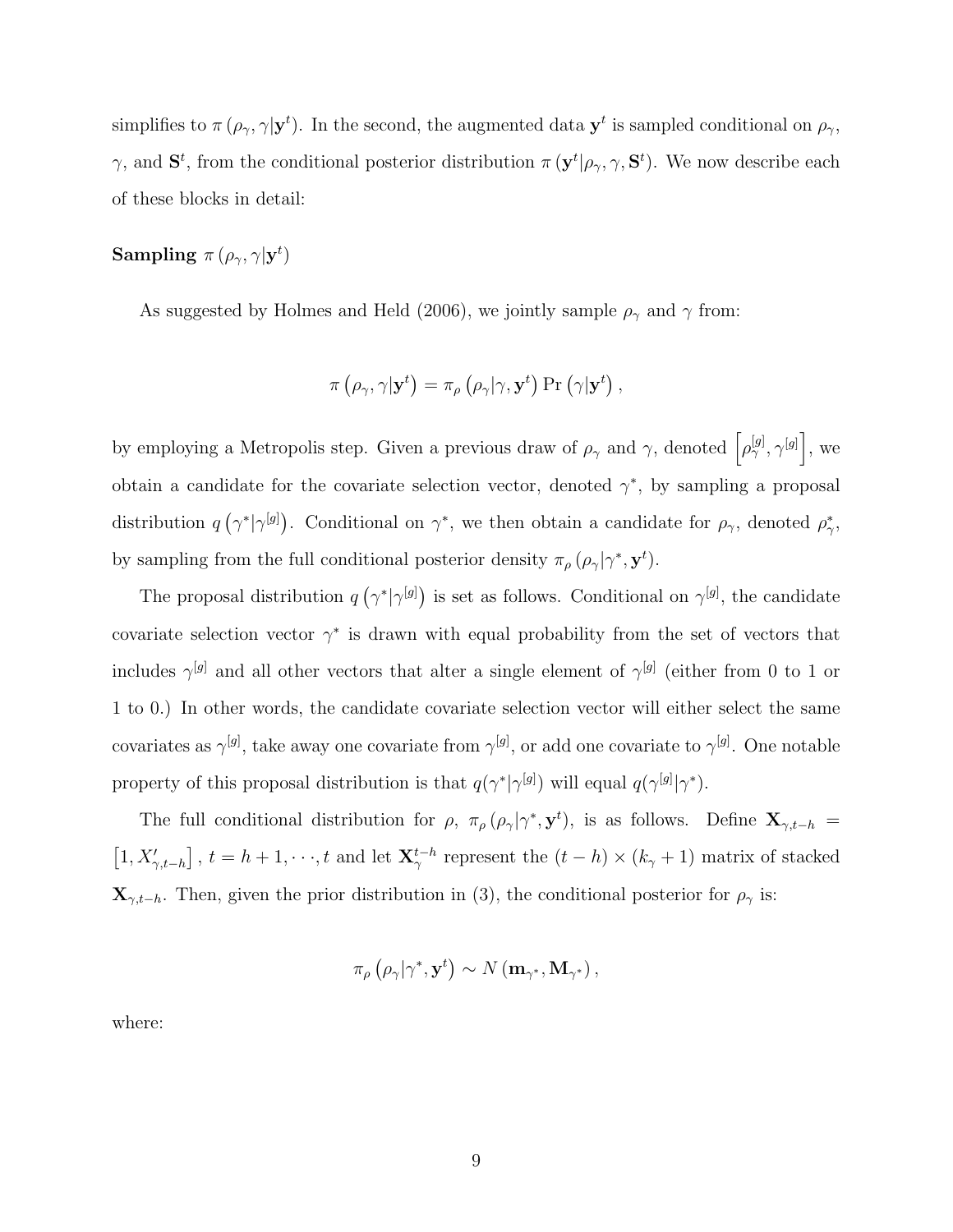$$
\mathbf{M}_{\gamma^*} = \left(\frac{1}{\sigma^2} \mathbf{I}_{k_{\gamma}+1} + (\mathbf{X}_{\gamma}^{t-h})'\mathbf{X}_{\gamma}^{t-h}\right)^{-1},
$$
  

$$
\mathbf{m}_{\gamma^*} = \mathbf{M}_{\gamma^*} \left( (\mathbf{X}_{\gamma}^{t-h})'\mathbf{y}^{t-h} \right).
$$

The candidate,  $\rho^*_{\gamma}$ <sup>\*</sup>/<sub>7</sub> is then sampled from  $N(\mathbf{m}_{\gamma^*}, \mathbf{M}_{\gamma^*})$ .

The Metropolis step assigns an acceptance probability A to determine whether or not the candidate will be accepted. Given the  $g^{th}$  draw  $\left[\rho^{[g]}_{\gamma}, \gamma^{[g]}\right]$ , the  $(g + 1)^{th}$  draw is determined by:

$$
\left[\rho_\gamma^{[g+1]},\gamma^{[g+1]}\right]=\left\{\begin{array}{cc} \left[\rho_\gamma^*,\gamma^*\right] & \text{with probability} & A\\ \left[\rho_\gamma^{[g]},\gamma^{[g]}\right] & \text{with probability} & 1-A \end{array}\right.,
$$

where:

$$
A = \min \left\{ 1, \frac{\Pr(\gamma^* | \mathbf{y}^t)}{\Pr(\gamma^{[g]} | \mathbf{y}^t)} \right\}.
$$

From Bayes' Rule:

$$
\Pr(\gamma | \mathbf{y}^t) \propto f(\mathbf{y}^t | \gamma) \Pr(\gamma),
$$

where  $f(\mathbf{y}^t | \gamma)$  is the marginal likelihood for the augmented data,  $\mathbf{y}^t$ , conditional on the choice of variables  $\gamma$ , and Pr( $\gamma$ ) is the prior distribution over  $\gamma$ . We can then rewrite the acceptance probability as:

$$
A = \min \left\{ 1, \frac{f(\mathbf{y}^t | \gamma^*) \Pr(\gamma^*)}{f(\mathbf{y}^t | \gamma^{[g]}) \Pr(\gamma^{[g]})} \right\}.
$$

To compute A, we must compute  $f(\mathbf{y}^t | \gamma)$ . Given the prior distribution in (3), this is available analytically, as: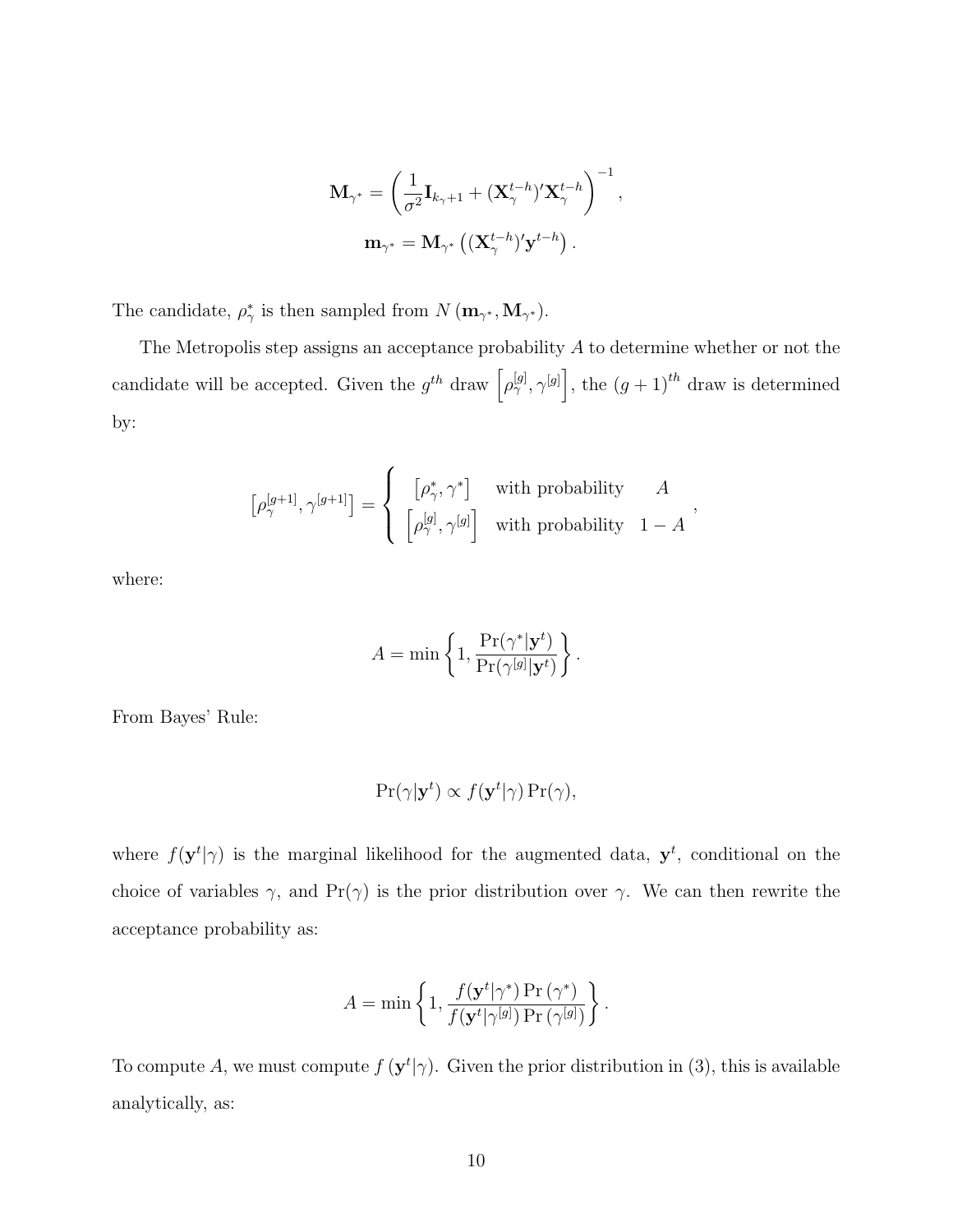$$
f(\mathbf{y}^t | \gamma) \sim N(0, \Sigma_\gamma)
$$

where  $\Sigma_{\gamma} = I_{t-h} + \sigma^2 \mathbf{X}_{\gamma}^{t-h} (\mathbf{X}_{\gamma}^{t-h})'$ . Using the equation for the multivariate normal we then have:

$$
A = \min\left\{1, \frac{\left|\sum_{\gamma^{[g]}}\right|^{0.5} \exp\left(-0.5\left(\left(\mathbf{y}^t\right)'(\Sigma_{\gamma^*})^{-1}\mathbf{y}^t\right)\right) \Pr\left(\gamma^*\right)}{\left|\sum_{\gamma^*}\right|^{0.5} \exp\left(-0.5\left(\left(\mathbf{y}^t\right)'(\Sigma_{\gamma^{[g]}})^{-1}\mathbf{y}^t\right)\right) \Pr\left(\gamma^{[g]}\right)}\right\}.
$$
\n(6)

 $\mathbf{Sampling}\,\,\pi\, (\mathbf{y}^t|\rho_{\gamma}, \gamma, \mathbf{S}^t)$ 

Conditional on  $\rho_{\gamma}$  and  $\gamma$ ,  $y_t$  is normally distributed with mean  $\delta_{\gamma,t}$  and unit variance, where:

$$
\delta_{\gamma,t} = \alpha + X'_{\gamma,t-h} \beta_{\gamma}.
$$

However, the target distribution also conditions on  $S<sup>t</sup>$ , which adds the requirement that the sign of  $y_t$  must match the realization of  $S_t$ . In this case,  $y_t$  has a truncated normal density:

$$
y_t \sim \begin{cases} N(\delta_{\gamma,t}, 1) I_{[y_t \ge 0]} & \text{if } S_t = 1 \\ N(\delta_{\gamma,t}, 1) I_{[y_t < 0]} & \text{if } S_t = 0 \end{cases}
$$

,

where the indicator  $I_{\left[.\right]}$  reflects the direction of the truncation. A draw from  $y^t$  is then obtained by drawing  $y_t$  from the appropriate truncated normal distribution,  $t = h + 1, \dots, T$ .

Given arbitrary starting values for  $\rho_{\gamma}$  and  $\gamma$ , the above two sampling steps are iterated to obtain draws  $\left[\rho_{\gamma}^{[g]}, \gamma^{[g]}\right]$ , for  $g = 1, \dots, G$ . Following a suitably large initialization period, these draws will be from the joint posterior distribution,  $\pi(\rho_{\gamma}, \gamma | \mathbf{S}^t)$ . In all estimations reported below, we sample 20,000 initialization draws to achieve convergence. Results are then based on an additional set of  $G = 20,000$  draws. We verified the adequacy of the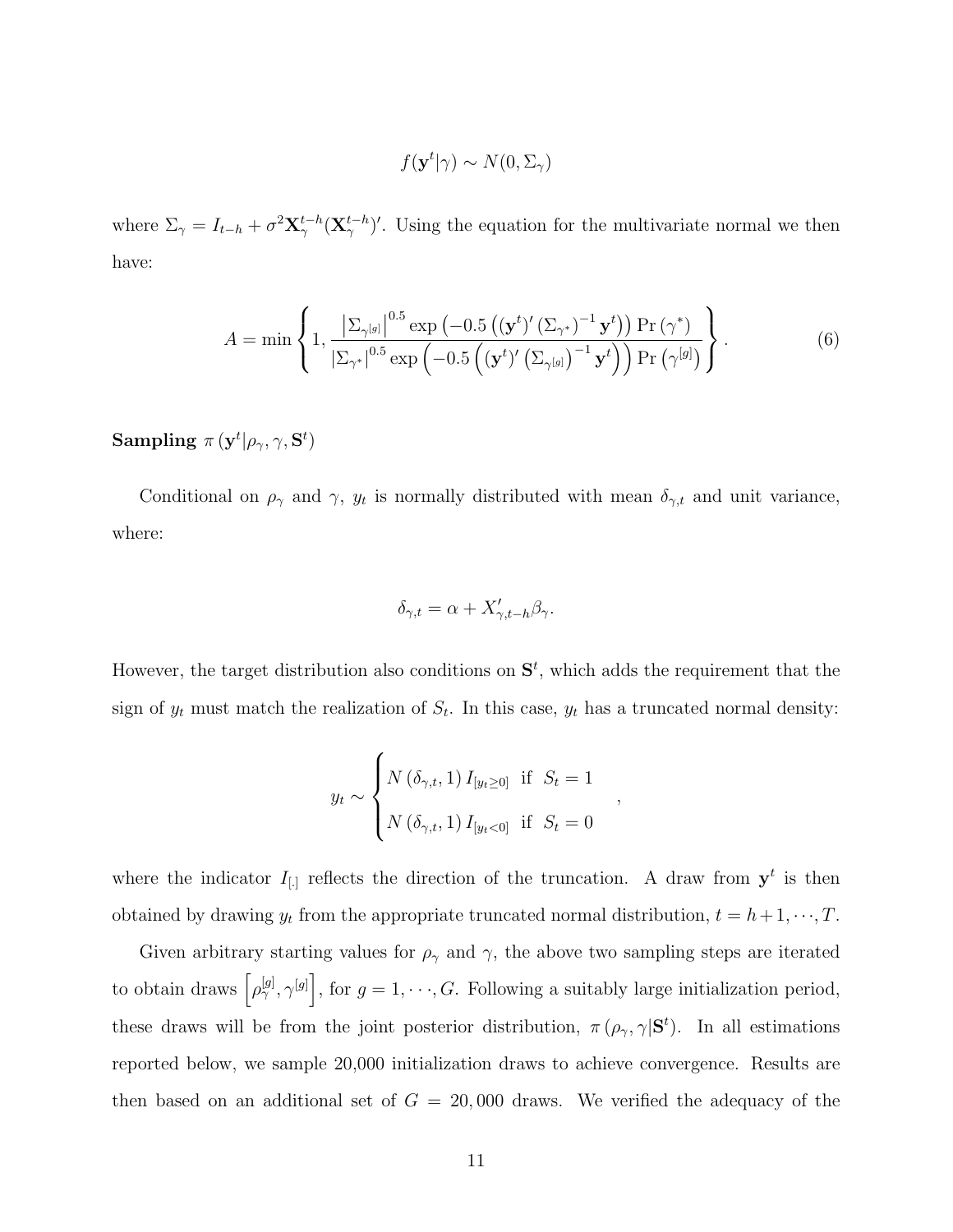initialization period by ensuring that results from two different runs of the Gibbs Sampler with dispersed sets of starting values were similar.

### 2.3 Construction of Forecasts and Forecast Evaluation

To forecast the business cycle phase in period  $t+h$ , we use the posterior predictive distribution:

$$
\Pr\left[S_{t+h} = 1 | \mathbf{S}^t\right].\tag{7}
$$

Although the posterior predictive distribution is not available analytically, we can simulate from (7) as follows. The posterior predictive distribution is factored as:

$$
\Pr\left[S_{t+h} = 1 | \mathbf{S}^t\right] = \int_{\rho_\gamma} \int_{\gamma} \Pr\left[S_{t+h} = 1 | \rho_\gamma, \gamma, \mathbf{S}^t\right] \pi\left(\rho_\gamma, \gamma | \mathbf{S}^t\right) d_\gamma d_{\rho_\gamma}.
$$
\n(8)

Equation (8) suggests a Monte Carlo integration approach to calculate the posterior predictive distribution. Specifically, given a draw  $\left[\rho_{\gamma}^{[g]}, \gamma^{[g]}\right]$  from  $\pi\left(\rho_{\gamma}, \gamma | \mathbf{S}^t\right)$  we simulate a value of  $S_{t+h}$ , denoted  $S_{t+h}^{[g]}$ , from:

$$
\Pr\left[S_{t+h}=1 | \rho_\gamma^{[g]}, \gamma^{[g]}, \mathbf{S}^t \right] = \Pr\left[S_{t+h}=1 | \rho_\gamma^{[g]}, \gamma^{[g]} \right] = \Phi\left(\alpha^{[g]} + X'_{\gamma^{[g]}, t} \beta_\gamma^{[g]}\right),
$$

where the validity of the first equality sign comes from the fact that, given the model in (2) and the model parameters, the observed data  $S<sup>t</sup>$  are not informative for the distribution of  $S_{t+h}$ . The simulated value  $S_{t+h}^{[g]}$  $t_{t+h}^{[g]}$  is a draw from the posterior predictive distribution,  $Pr[S_{t+h}|\mathbf{S}^t]$ , and it follows that:

$$
\lim_{G \to \infty} \frac{1}{G} \sum_{g=1}^{G} \left( S_{t+h}^{[g]} \right) = \Pr[S_{t+h} = 1 | \mathbf{S}^t]
$$
\n(9)

Thus, we can construct a simulation consistent estimate of  $Pr[S_{t+h} = 1 | \mathbf{S}^t]$ , which will serve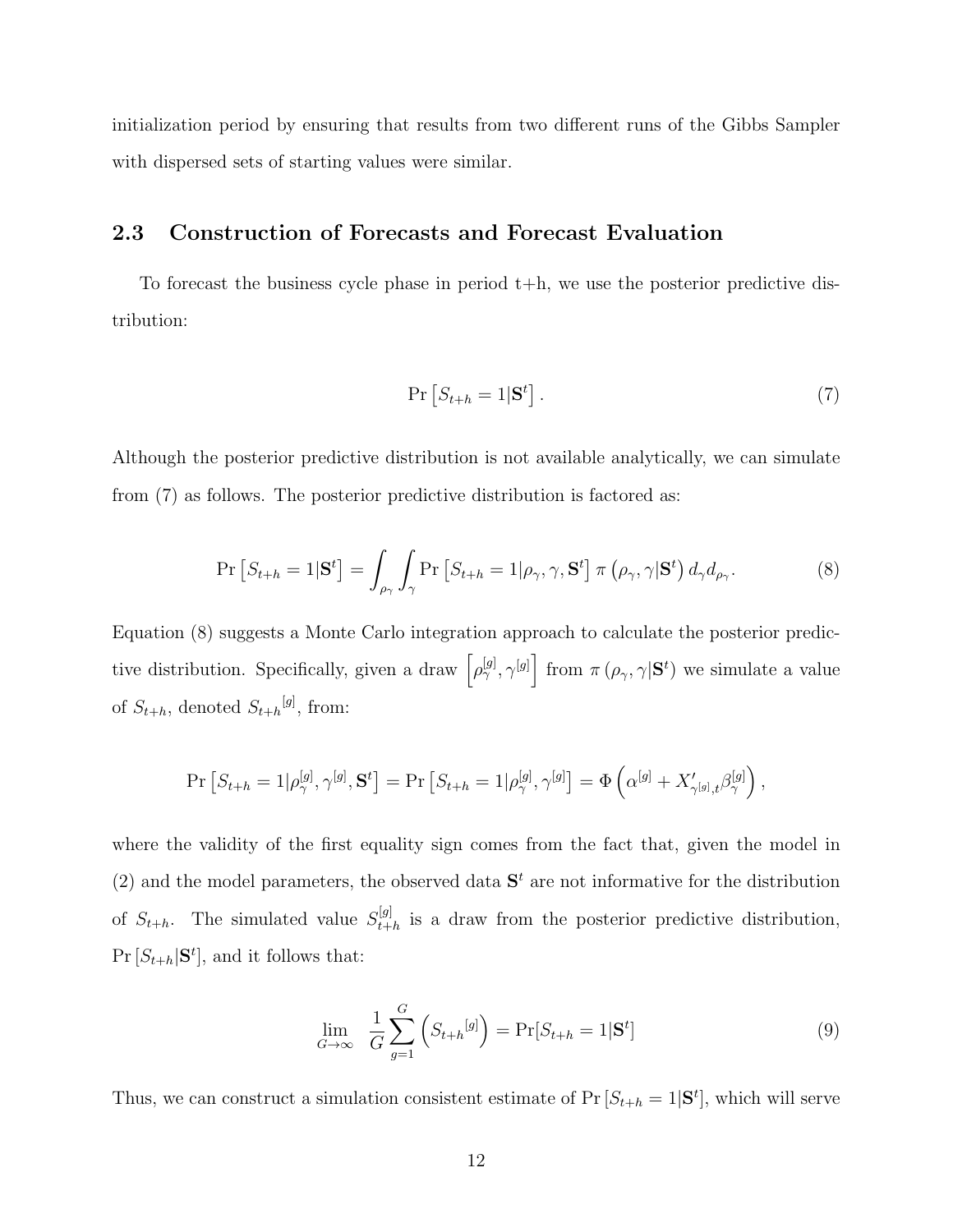as our (point) forecast of  $S_{t+h}$ . In the following, we refer to this forecast as  $\widehat{S}_{t+h}$ . It is worth emphasizing that  $\widehat{S}_{t+h}$  is not conditional on model parameters or the choice of which variables to include in the model. These sources of uncertainty have been integrated, over their respective posterior distributions, out of the prediction. Note that the integration over the posterior distribution for  $\gamma$  gives  $\widehat{S}_{t+h}$  the interpretation of a BMA prediction.

To evaluate  $\widehat{S}_{t+h}$ , we consider a variety of forecast evaluation metrics. The first is the Brier (1950) quadratic probability score  $(QPS)$ , which is a probability analog of mean squared error:

$$
QPS = \frac{2}{\tau_2 - \tau_1} \sum_{t+h=\tau_1+1}^{\tau_2} \left( \widehat{S}_{t+h} - S_{t+h} \right)^2,
$$

where  $\tau_1$  and  $\tau_2$  are chosen to cover the period over which  $\widehat{S}_{t+h}$  is being evaluated. The QPS ranges from 0 to 2, with 0 indicating perfect forecast accuracy.

While the  $QPS$  is a standard metric for the evaluation of forecasts of binary variables, it does not directly evaluate  $\widehat{S}_{t+h}$  as a classifier of  $S_{t+h}$ . Specifically, the QPS is focused on the distance between  $\widehat{S}_{t+h}$  and  $S_{t+h}$ , rather than on the ability of  $\widehat{S}_{t+h}$  to classify  $S_{t+h}$ accurately. This distinction is meaningful, as it is simple to construct examples where a forecasting model with perfect classification ability has an inferior  $QPS$  to a model with less than perfect classification ability.<sup>9</sup> Thus, we also consider two forecast evaluation metrics that directly assess classification ability. The first is the correspondence, defined as the proportion of months for which  $\widehat{S}_{t+h}$  correctly indicates the NBER business cycle phase. The correspondence (CSP) is given by:

$$
CSP = \frac{1}{\tau_2 - \tau_1} \sum_{t+h=\tau_1+1}^{\tau_2} \left( I_{\left[\widehat{S}_{t+h} \ge c\right]} S_{t+h} + \left( 1 - I_{\left[\widehat{S}_{t+h} \ge c\right]} \right) \left( 1 - S_{t+h} \right) \right),
$$

where c is a threshold point such that when  $\widehat{S}_{t+h}$  exceeds c we classify a month as a recession,

 $\overline{^{9}$ See, e.g., Hand and Vinciotti (2003).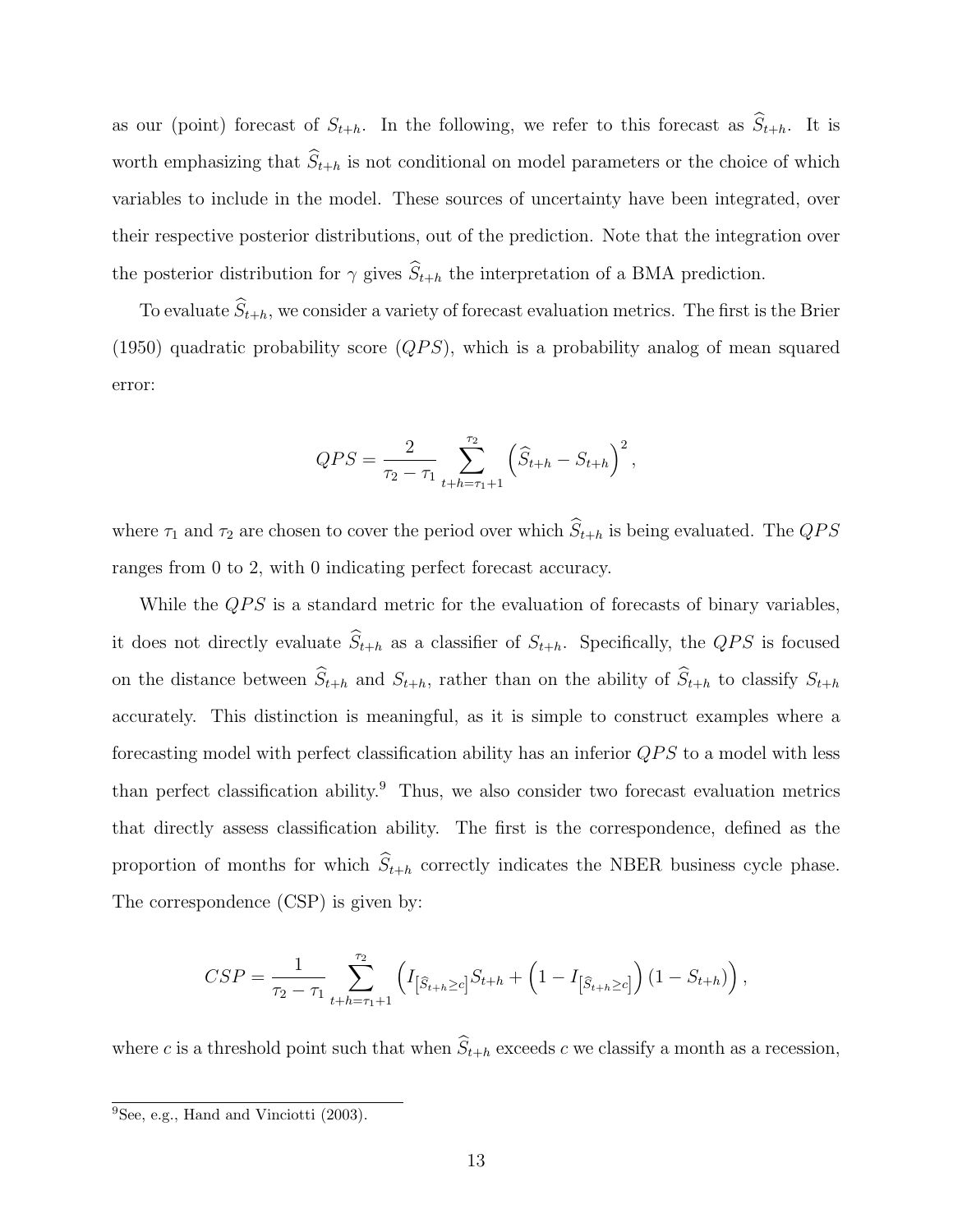and  $I_{\left[\widehat{S}_{t+h}\geq c\right]} \in \{0,1\}$  is an indicator function denoting the predicted business cycle phase. In the results presented below, we set  $c = 0.5$ . Also, rather than focus directly on the correspondence, we present a measure of "excess correspondence" (XCSP) that shows the increase in the CSP above the correspondence produced by a simple classifier that sets  $\hat{S}_{t+h} = 1$  with probability equal to the sample mean of  $S^t$ , and sets  $\hat{S}_{t+h} = 0$  otherwise.

The correspondence requires that we set a value of c, and while  $c = 0.5$  is a natural threshold for a probability in terms of likelihood, it could easily distort the performance of a classifier for which an alternative threshold was appropriate. Thus, for our final forecast evaluation metric we follow Berge and Jordá (2011) and consider the area under the receiver operating characteristic, or ROC, curve. The ROC curve summarizes the classification performance of a continuous index, such as  $\widehat{S}_{t+h}$ , by plotting the the proportion of true positives against the proportion of false positives, where each is calculated for the range of possible thresholds as c is varied from 1 to 0 (moving from left to right in the plot.) The area under this curve, or  $AUC$ , is a summary statistic describing classification performance, with a perfect classifier having an  $AUC = 1$  and a coin-flip classifier having  $AUC = 0.5$ . Unlike the CSP statistic, the  $AUC$  is not dependent on a particular value of c. An estimate of the  $AUC$  is given by:

$$
\widehat{AUC} = \frac{1}{n_0 n_1} \sum_{j=1}^{n_0} \sum_{i=1}^{n_1} \left( I_{\left[\widehat{S}_i^1 > \widehat{S}_j^0\right]}\right),
$$

where  $\hat{S}_i^1$ ,  $i = 1, \dots, n_1$  are the values of  $\hat{S}_{t+h}$  for the  $n_1$  out-of-sample periods for which  $S_{t+h} = 1$  and  $\hat{S}_j^0$ ,  $j = 1, \dots, n_0$  are the values of  $\hat{S}_{t+h}$  for the  $n_0$  out-of-sample periods for which  $S_{t+h} = 0$ .

## 3 Data Used in Forecast Evaluation

For the dependent variable in our estimation,  $S_t$ , we use the monthly chronology of recessions and expansion dates provided by the NBER's Business Cycle Dating Committee.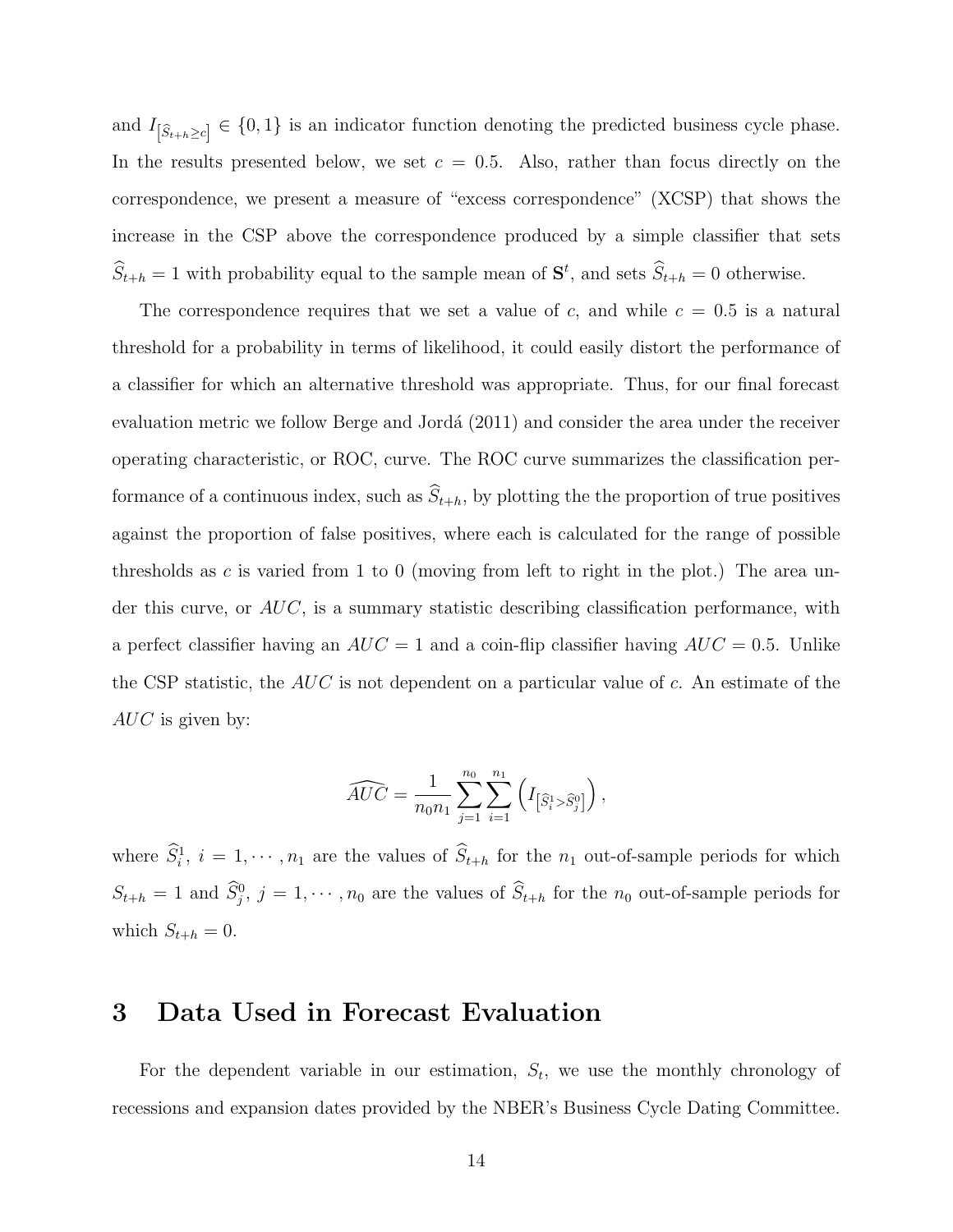Our predictor variables consist of both national- and state-level variables, all of which are sampled at the monthly frequency. For the national-level variables, we include a measure of the term spread, the federal funds rate, and the return on the S&P 500 stock market index. Each of these variables have been shown to help predict recessions at various horizons in the existing literature.<sup>10</sup> We also include two direct measure of aggregate economic activity, namely payroll employment growth and industrial production growth. Such variables are of obvious interest for nowcasting, and have also been found helpful for short-horizon business cycle phase forecasting (Estrella and Mishkin (1998).)

In addition to this standard set of national-level variables, we also include a measure of state-level economic activity, namely state-level payroll employment growth. We choose payroll employment growth as the measure of state-level economic activity for two reasons. First, we are interested in relatively high frequency monitoring of business cycle phases. Payroll employment is the broadest measure of state-level economic activity that is sampled at a monthly frequency.<sup>11</sup> Second, as compared to other monthly measures of state-level activity, such as retail sales, payroll employment is released quickly, roughly three weeks following the end of the month. This timeliness makes payroll employment attractive for nowcasting and forecasting.

The specific transformations applied to each variable are as follows. The term spread is measured as the difference between the monthly averages of the 10-year Treasury bond and the 3-month Treasury bill, while the Federal Funds rate is measured as its monthly average value. The S&P 500 return is the three month growth rate of the S&P 500 index. Industrial production and national- and state-level payroll employment growth are the three month growth rates of the underlying levels of these variables.<sup>12</sup> We focus on three month growth rates in order to smooth month-to-month variability in these series that is unrelated to shifts in business cycle phases. We have also generated results using one month growth

<sup>&</sup>lt;sup>10</sup>See e.g., Estrella and Mishkin (1998), Wright (2006), King et al. (2007), and Berge (2013).

<sup>&</sup>lt;sup>11</sup>The most comprehensive measure of state-level economic activity, Gross State Product, is only released annually.

<sup>12</sup>Where relevant, the underlying data are seasonally-adjusted.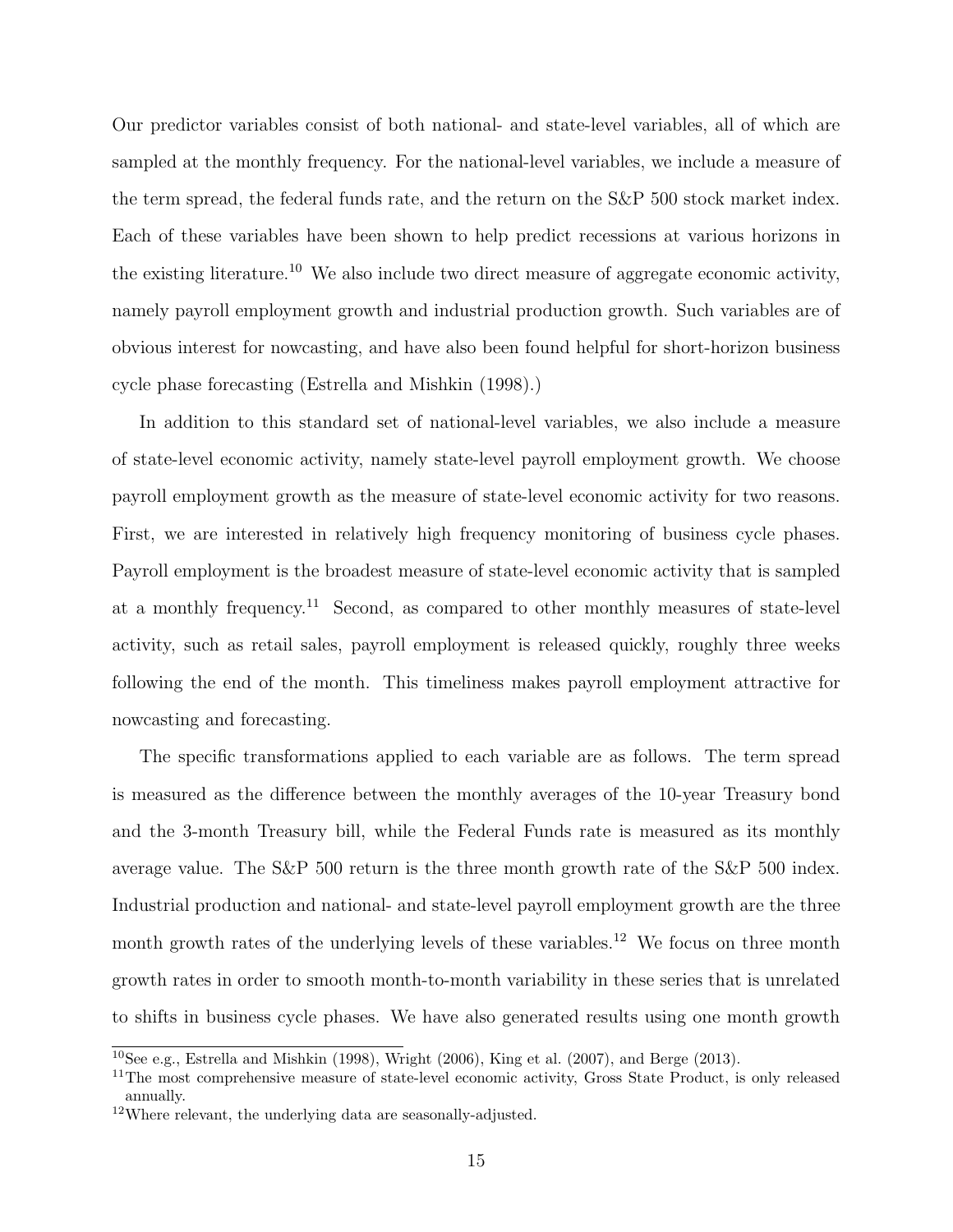rates, and these were uniformly inferior for models using only national-level data as well as models using national and state-level data. However, the relative forecasting advantage of using state-level data remained when using one month growth rates.

In our forecast experiment we assume that the predictor matrix  $X_t$  consists of information available at the end of month  $t$ . For the financial variables in our data set, this includes the values of these variables measured for month t. For each of the real-activity measures in the data set, both at the national- and state-level, this includes the values of these variables measured for month  $t - 1$ . As an example, a "nowcast" refers to the case of  $h = 0$ , and is a prediction of  $S_t$  formed using financial variables measured for month  $t$  and economic activity variables measured for month  $t - 1$ .

We collect all data series from January 1960 to August 2013. After computing growth rates and adjusting for the longest forecast horizon considered, our initial in-sample estimation is conducted for a sample of  $S_{t+h}$  spanning from August 1960 through December 1978, with the corresponding data period for  $X_t$  dependent on the value of h. We then produce out-of-sample forecasts from early 1979 through August 2013, where, after each out-ofsample forecast is produced, the in-sample estimation period is extended by one month and the model re-estimated.<sup>13</sup> The out-of-sample period includes 5 NBER-defined recessions, accounting for approximately 14% of the months over this period.

In our primary analysis, we use variables collected as of the September 2013 vintage. Thus, for variables that are revised, which is the case for the economic activity measures in our sample, we use ex-post revised data in our out-of-sample forecasting experiments rather than the vintage of data that would have been available to a forecaster in real time. We make this choice due to difficulties with obtaining long histories for state-level payroll employment at a substantial number of vintages over our out-of-sample forecasting period. However, as a robustness check, we additionally report results of an out-of-sample forecasting experiment

<sup>&</sup>lt;sup>13</sup>The exact month of the first out-of-sample forecast depends on the forecast horizon. When  $h = 0$  the first forecast is produced for January 1979. When  $h > 0$  the first forecast is produced for the month that follows December 1978 by h months.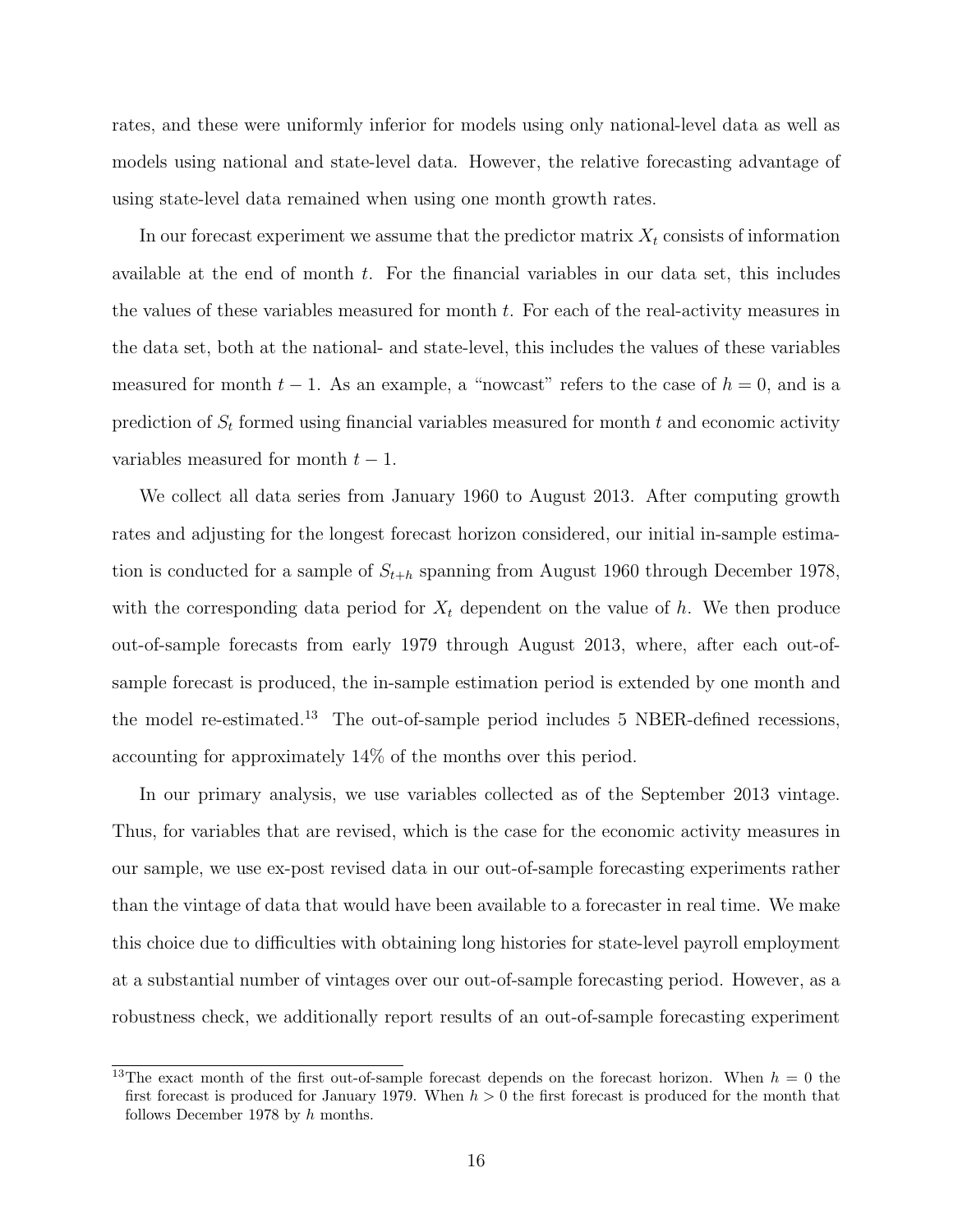over a shorter time period for which we were able to obtain real-time data.

## 4 Results of Forecast Evaluation

This section presents results to assess the out-of-sample forecast performance of the probit model augmented with state-level data. We focus on four short forecast horizons, consisting of  $h = 0, 1, 2, 3$  months ahead, as the results suggest that forecast improvements coming from use of state-level data exist only at very short horizons. This suggests that the primary benefit of the state-level data comes from exploitable short leads of state-level business cycles over the national business cycle, or information provided by certain states that a recession has already begun. Again, improved short-horizon forecasts are of substantial interest, since definitive classification of new business cycle phases has historically only been available with a substantial lag.

Table 1 presents the forecast evaluation metrics for two alternative models. The first uses only national-level predictors. This model will serve as our baseline with which to compare the second model, which includes both national- and state-level predictors. These metrics tell a consistent story: the model that includes state-level data produces better forecasts than the baseline model for very short horizon forecasts, namely nowcasts  $(h = 0)$  and one-step ahead forecasts  $(h = 1)$ . At these horizons, the QPS is lower, while the XCSP and AUC are higher, for the model including state-level data. For the  $QPS$  and  $XCSP$ , we further test the null hypothesis of equal forecast accuracy using the Diebold-Mariano-West (DMW) test, and find that this can be rejected for  $XCSP$  when  $h = 0$  and for both metrics when  $h = 1.^{14}$  The forecast improvements as measured by several metrics are quantitatively large. As one example, the XCSP is 3 percentage points higher for the model including state-level data when  $h = 1$ , meaning that approximately 12 more months were correctly classified by the model that includes state-level data. For longer horizons, the inclusion of state-level data appears less helpful. For  $h = 2$  and  $h = 3$ , the forecast metrics are very similar for both the <sup>14</sup>See Diebold and Mariano (1995) and West (1996).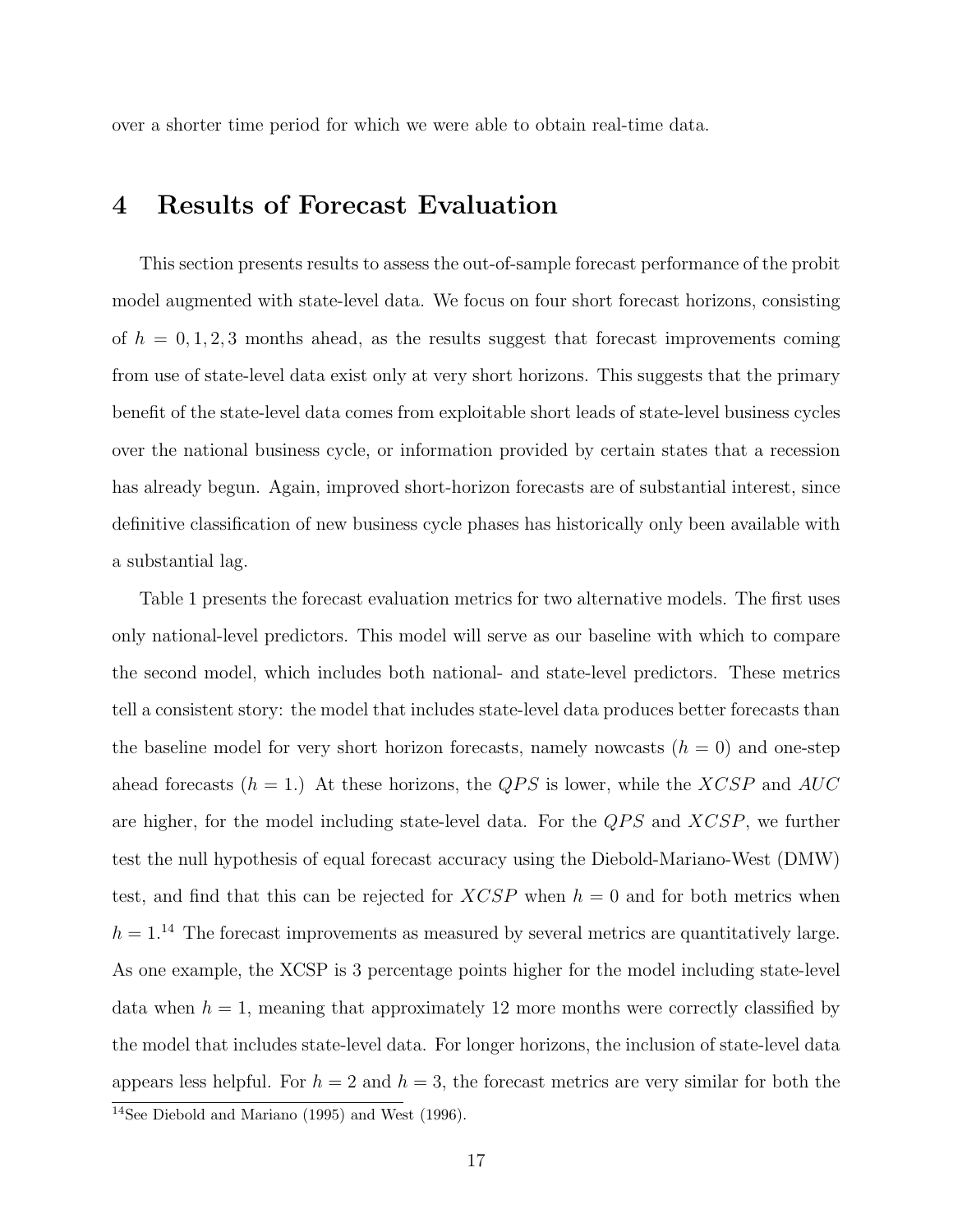baseline model and the model that includes state-level data.

We next investigate whether the improvements generated by the inclusion of state-level data are symmetric across business cycle phases. Table 2 presents the forecast evaluation metrics computed separately for expansion vs. recession months in the out-of-sample period.<sup>15</sup> These results demonstrate that the forecast improvements generated by the inclusion of state-level data in the out-of-sample period are concentrated in recession months. In particular, the forecast evaluation metrics computed for expansions are similar for the baseline model and the model that includes state-level data. However, when we focus on recession months, there is a clear benefit from incorporating state-level data for short-horizon forecasts. For  $h = 0$  and  $h = 1$ , the QPS is reduced by 50% to 60% during recession months. The XCSP improvements are approximately 25 percentage points at these horizons, meaning that a quarter of the recession months over the sample period are correctly classified by the model that includes state-level data, but not by the model that includes only national-level data. The  $QPS$  and  $XCSP$  improvements are highly statistically significant based on the DMW test. There are again no clear improvements from the addition of state-level data at longer horizons.

To provide an example from a specific recession, Table 3 presents the out-of-sample forecasts,  $\hat{S}_{t+h}$ , for the  $h = 1$  case around the 2008-2009 recession. Beginning with the model that includes only national-level variables,  $\hat{S}_{t+1}$  does not cross 50% probability of recession until August 2008, eight months following the beginning of the NBER-defined recession. For the  $h = 1$  horizon, this forecast would have been available at the end of July 2008. This is consistent with the considerable uncertainty that persisted well into 2008 about whether the economy had entered a recession phase. For example, the NBER did not announce the December 2007 peak until December 1, 2008. Also, as discussed in Hamilton (2011), statistical models designed to track business cycle turning points using national-level

<sup>15</sup>Specifically, the forecast evaluation metrics discussed in Section 2.3 are computed separately for the subsample of months for which  $S_{t+h} = 0$  and the subsample of months for which  $S_{t+h} = 1$ . We do not report the AUC in Table 2 as it is only defined where there are instances of both classes in the sample considered.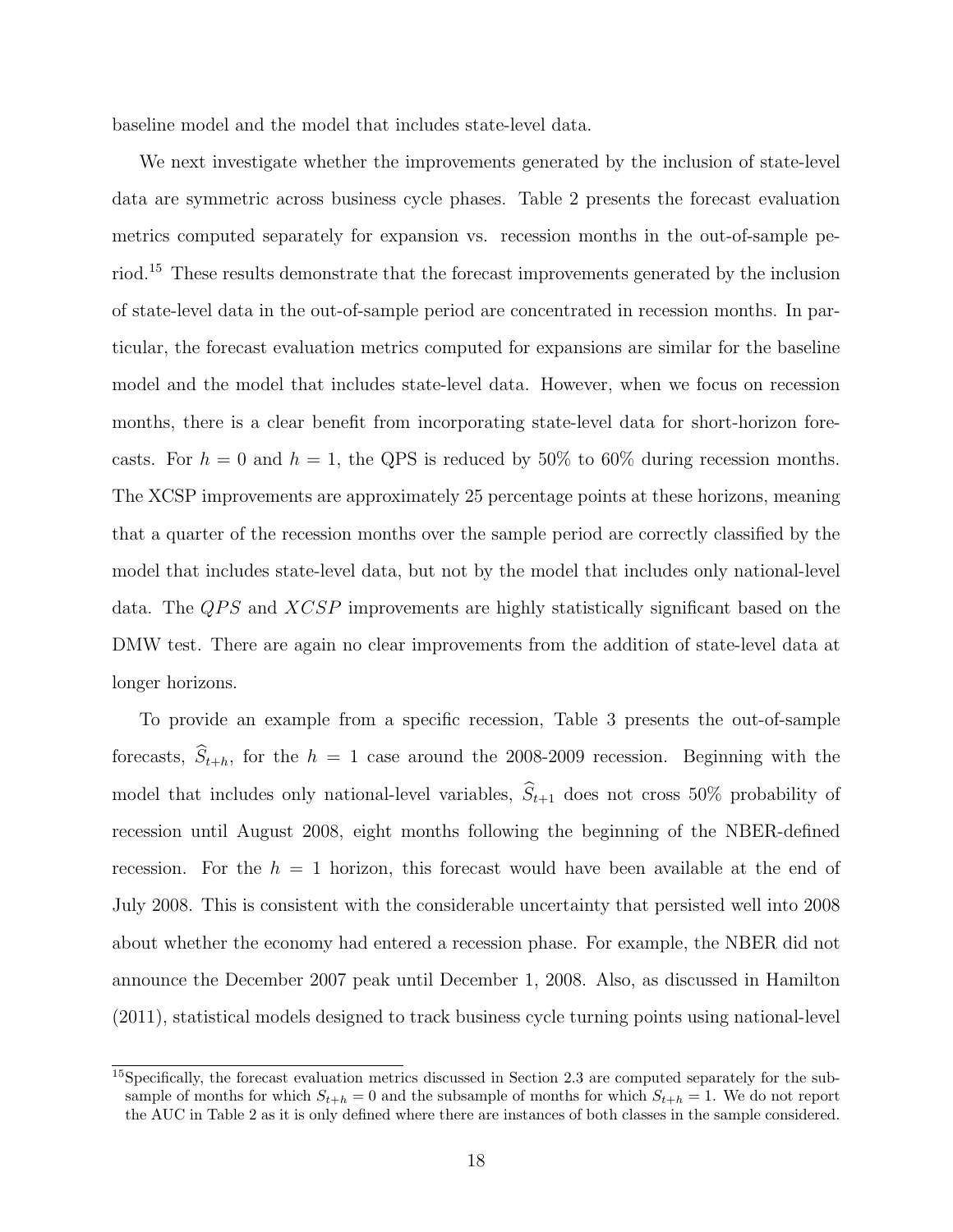data did not send a definitive signal that the recession had begun until mid-to-late 2008. However, Table 3 also reveals that incorporating state-level data would have provided a much quicker signal of the beginning of this recession. Specifically,  $\hat{S}_t$  moved above 50% probability of recession for March 2008, where this forecast would have been available as of the end of February 2008, an impressive five month improvement over the model using only national-level data. Notably, both models produce accurate one-month ahead forecasts of the end of the  $2008-2009$  recession.<sup>16</sup>

We next evaluate which variables are deemed as important predictors in the BMA procedure. Table 4 reports the posterior inclusion probabilities for the model that includes both national- and state-level data, averaged over the recursive estimations conducted to construct the out-of-sample forecasts. The table provides these inclusion probabilities for all of the national-level variables. The state-level variables will be discussed separately below. Of the national-level variables, the S&P 500 return is a robust predictor across all forecast horizons, with average inclusion probabilities close to 100%. The Federal Funds rate also has average inclusion probabilities above 50% for several forecast horizons. The term spread becomes a more robust predictor as the forecast horizon lengthens, consistent with the finding of the existing literature that this variable is useful for longer-horizon business cycle phase predictions. Interestingly, neither aggregate employment or aggregate industrial production growth have average inclusion probabilities above 50% for most forecast horizons, the single exception being industrial production growth when  $h = 0$ . These variables have very high average inclusion probabilities when state-level data is not included (not reported), implying the importance of these aggregate level variables is substantially diminished by the inclusion of state-level data.

The final row of 4 shows the posterior median for the number of variables in the model,

<sup>&</sup>lt;sup>16</sup>When we extend this analysis to each of the five NBER peaks in the out-of-sample evaluation period, we find that one-month ahead forecasts produced using the model that incorporates state-level data would have identified new recession phases one month faster on average than the model that includes only national level variables. Consistent with the results in Table 2, the model using state level data provides no systematic improvement for identifying new expansion phases.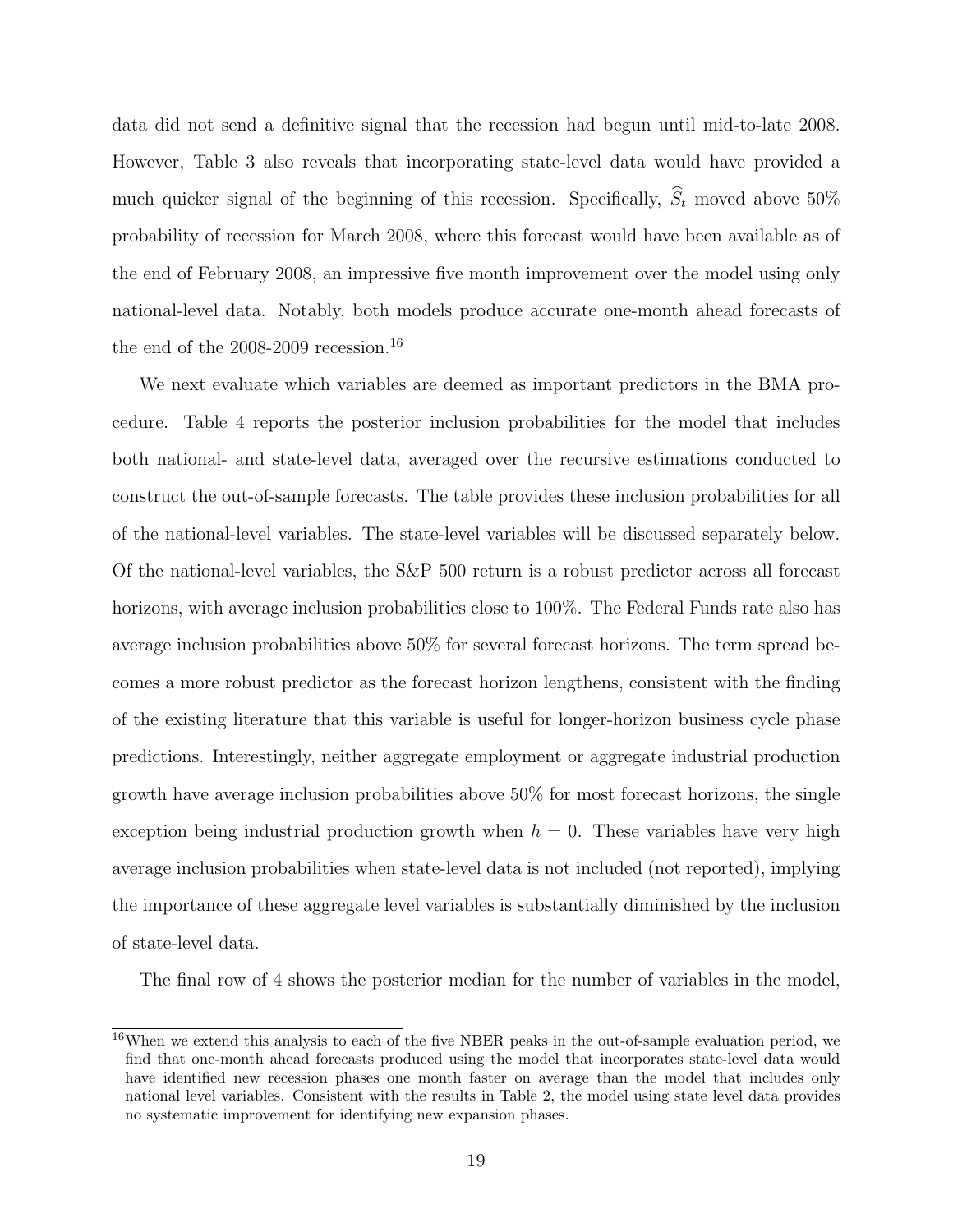averaged across the recursive estimations. For the  $h = 0$  and  $h = 1$  horizon these values are large, at greater than 15 variables. This suggests that there are a substantial number of state-level variables that influence the forecast. To investigate which state level variables these are, Figure 1 maps the states with ranges of inclusion probability. We focus on the  $h = 0$  and  $h = 1$  forecast horizons, where the forecast improvements from the addition of state level data are concentrated. These maps show that while there are few states with very high average inclusion probabilities (darker shading), there are many states with average inclusion probabilities in the 20%-60% range, meaning a large number of states influence the BMA forecast. These probabilities also indicate significant model uncertainty regarding which state-level variables should be included in the model. One likely reason for this uncertainty is significant correlation between the state-level employment growth variables. This uncertainty again highlights the potential importance of the BMA approach we take to select predictors and incorporate uncertainty about this selection.

Given this potential importance, we next present results meant to evaluate whether the BMA predictor selection algorithm is a significant factor for the out-of-sample forecast improvements generated with the addition of state-level data. Specifically, Table 5 reports the forecast evaluation metrics for out-of-sample forecasts produced from a model in which all national- and state-level variables are always included. As the forecasting improvements from adding state-level data were concentrated in short-horizon forecasts of recession months, we focus on the forecast evaluation metrics computed for nowcasts  $(h = 0)$  and one-month-ahead forecasts  $(h = 1)$  of recession months over the out-of-sample period. By comparing Table 5 to the bottom panel of Table 2, we can gauge the value added of using the BMA predictor selection algorithm to construct forecasts, vs. simply including all possible variables. Indeed, this comparison shows a deterioration in the out-of-sample forecast performance from conditioning on a model that includes all possible variables rather than using BMA. Notably however, the model with all variables included is still preferred to the model that doesn't include state-level data.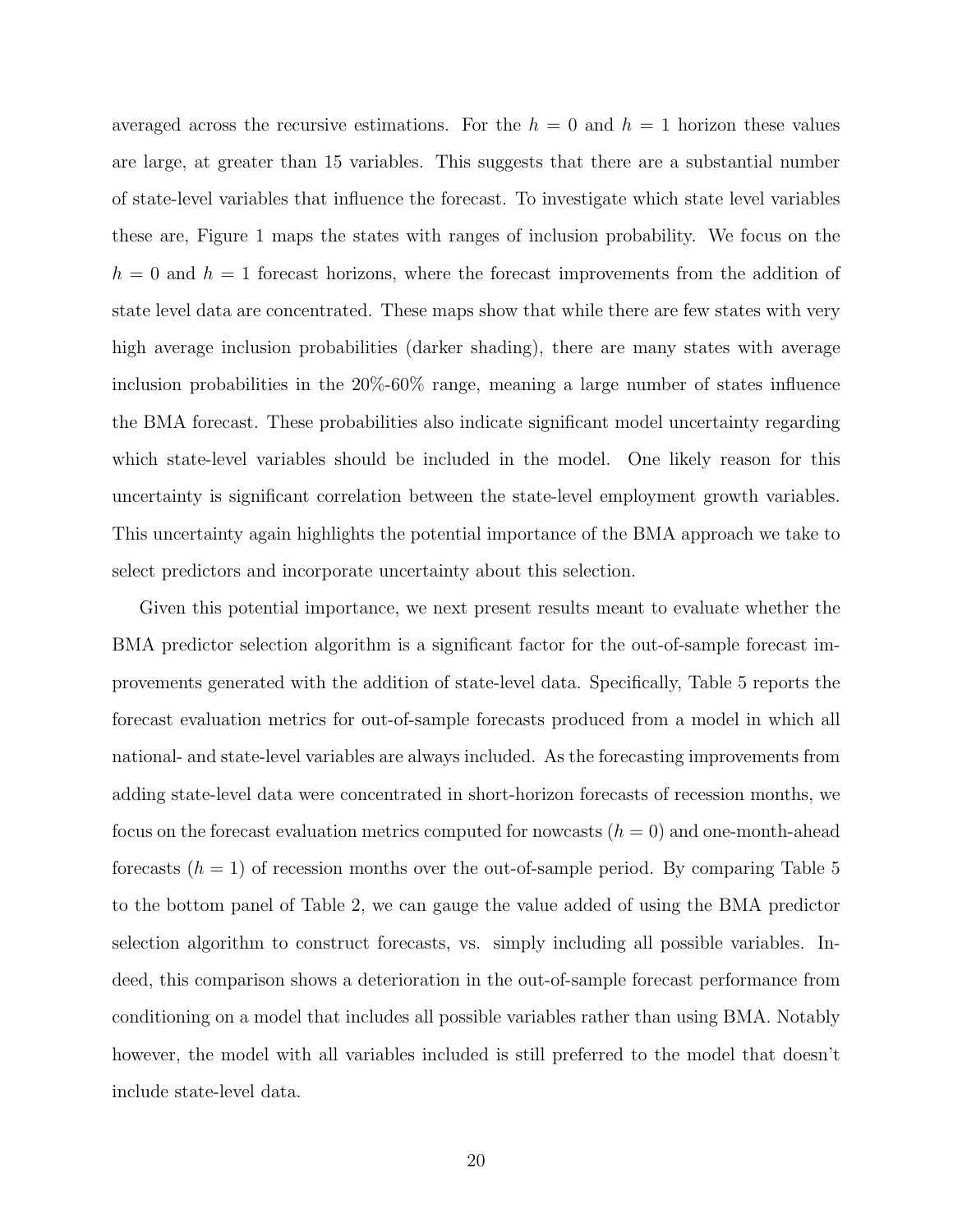Finally, as was discussed in Section 3 above, our out-of-sample forecasts are constructed using ex-post revised data for the predictors taken from the September 2013 vintage for each series. In Table 6 we evaluate the robustness of the out-of-sample forecasting results when we instead use only vintages of data that would have been available to a forecaster in real time. Due to difficulties with obtaining long histories for state-level payroll employment at a substantial number of vintages, we focus on a shorter out-of-sample period running from July 2007 to June 2011, which includes the most recent NBER-defined recession. As forecast improvements from the addition of state-level data were primarily at short horizons, we focus on one month ahead forecasts.

Table 6 demonstrates that our primary conclusions from the longer out-of-sample period using ex-post data are confirmed for the shorter out-of-sample period using real-time data. In particular, there is a general improvement in the forecast evaluation metrics computed for recession months from the addition of state-level data. As an example, the XCSP is 17 percentage points higher when state-level data is included, which corresponds to roughly 3 more recession months during the 2008-2009 recession being correctly classified. Also, as before, there is no apparent improvement from the addition of state-level data for one-month ahead predictions of expansion phases.

# 5 Conclusion

A large literature has investigated the predictive content of variables measured at the national level, such as aggregate employment and output growth, for forecasting U.S. business cycle phases (expansions and recessions.) Motivated by recent studies showing differences in the timing of business cycle phases in nationally aggregated data from those for geographically disaggregated data, we investigate the information contained in state-level employment growth for forecasting national business cycle phases. We use as a baseline a probit model to explain NBER-defined business cycle phases, where the conditioning information con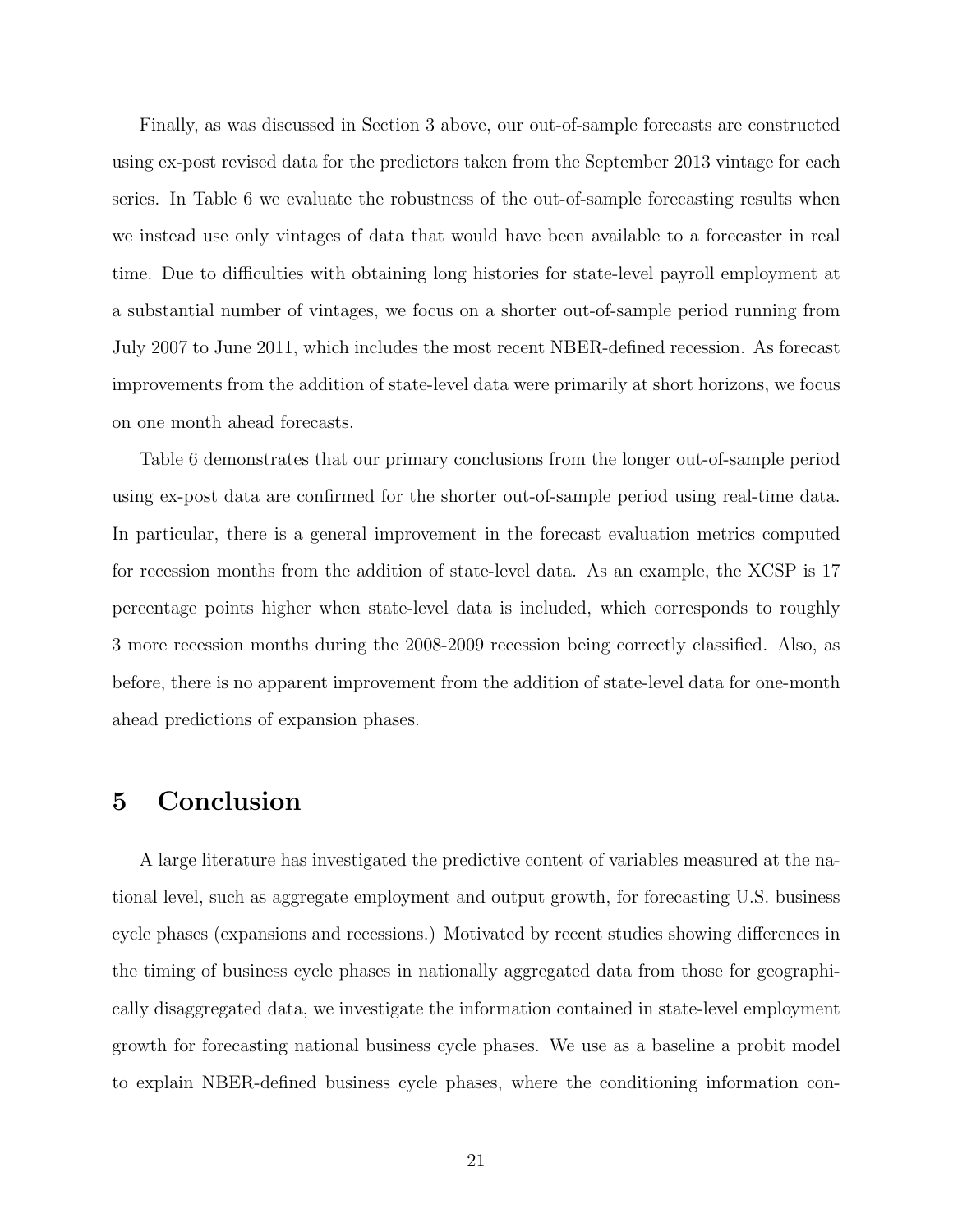sists of national-level economic activity and financial variables. We then add to this model state-level employment growth. To avoid issues associated with overparameterization of forecasting models, we use a Bayesian model averaging procedure to construct forecasts.

Using a variety of forecast evaluation metrics, we find that adding state-level employment growth improves nowcasts and short-horizon forecasts of the NBER business cycle phase over a model that uses data measured at the national-level only. The gains in forecasting accuracy are concentrated during months of recession, and are large and statistically significant. Posterior inclusion probabilities indicate substantial uncertainty regarding which states belong in the model, highlighting the importance of the Bayesian model averaging approach.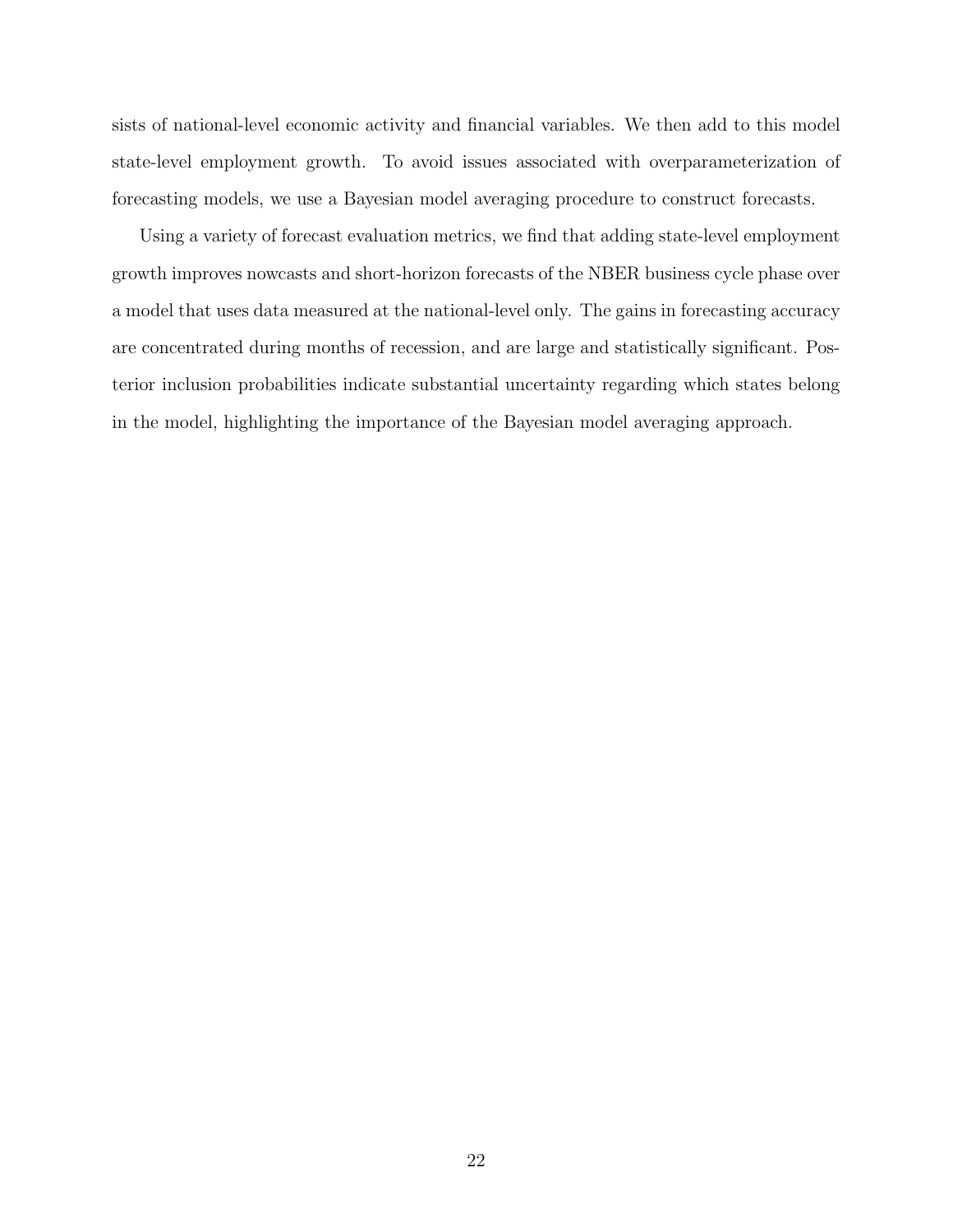# References

- Albert, J. H. and S. Chib (1993). Bayesian analysis of binary and polychotomous response data. Journal of the American Statistical Association 88 (422), 669–679.
- Berge, T. (2013). Predicting recessions with leading indicators: Model averaging and selection over the business cycle. Federal Reserve Bank of Kansas City Working Paper No. 13-05.
- Berge, T. and O. Jordá (2011). The classification of economic activity into expansions and recessions. American Economic Journal: Macroeconomics 3 (2), 246–277.
- Brier, G. W. (1950). Verification of forecasts expressed in terms of probability. Monthly Weather Review 75 (January), 1–3.
- Burns, A. F. and W. C. Mitchell (1946). *Measuring business cycles*. New York: National Bureau of Economic Research. ID: 169122.
- Carter, C. K. and R. Kohn (1994). On gibbs sampling for state space models. Biometrika 81 (3), 541–553. ID: 476895942.
- Casella, G. and E. I. George (1992). Explaining the gibbs sampler. American Statistician  $\frac{46(3)}{167-174}$ . ID: 481283991.
- Chauvet, M. and J. Piger (2008). A comparison of the real-time performance of business cycle dating methods. Journal of Business and Economic Statistics  $26(1)$ , 42–49.
- Diebold, F. X. and R. S. Mariano (1995). Comparing predictive accuracy. Journal of Business and Economic Statistics 13, 253–265.
- Diebold, F. X. and G. D. Rudebusch (1991). Forecasting output with the composite leading index: A real-time analysis. Journal of the American Statistical Association 86, 603–610.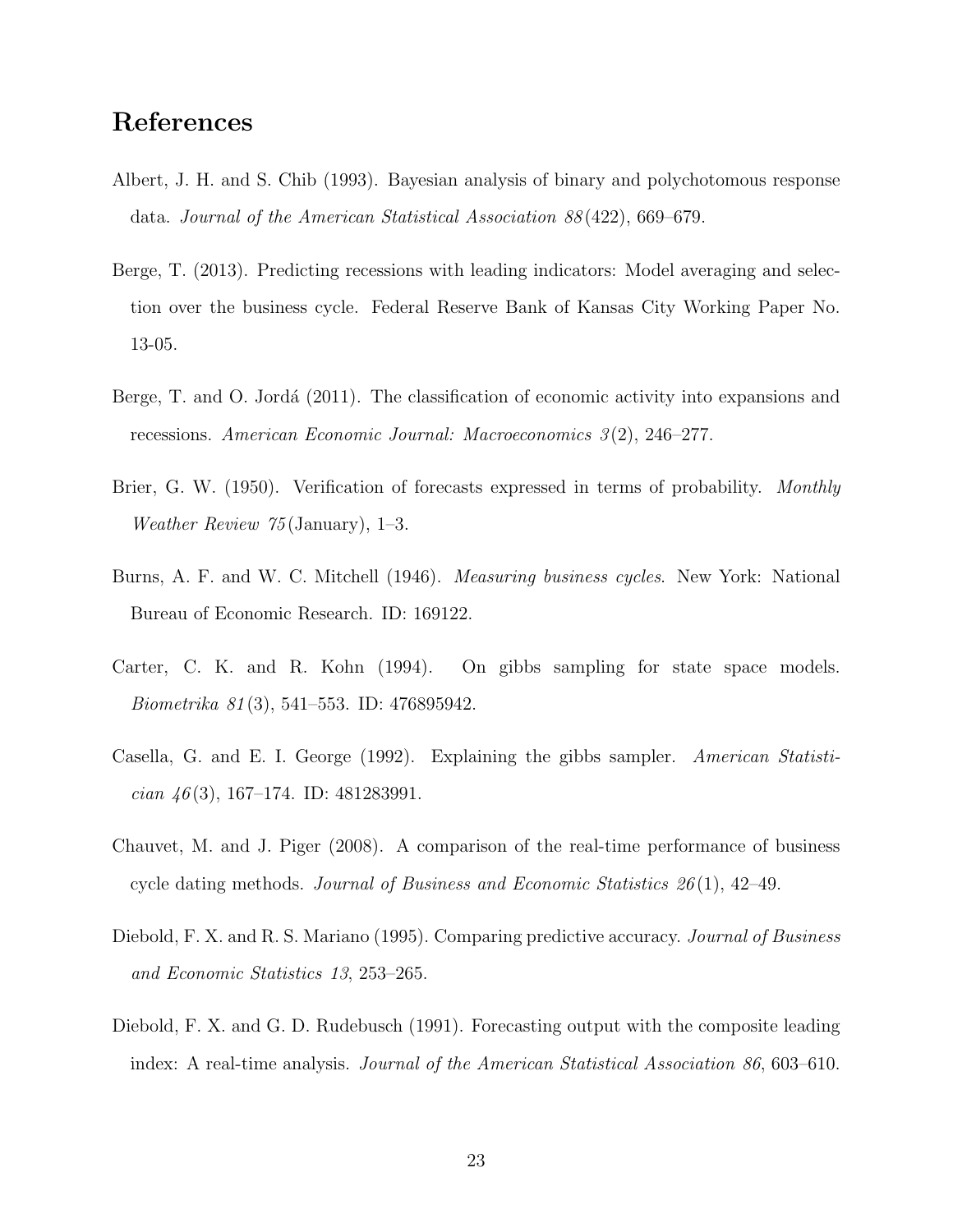- Estrella, A. (1997). A new measure of fit for equations with dichotomous dependent variables. Journal of Business and Economic Statistics 16 (2), 198–205.
- Estrella, A. and F. S. Mishkin (1998). Predicting u.s. recessions: Financial variables as leading indicators. The Review of Economics and Statistics  $80(1)$ , 45–61.
- Gelfand, A. E. and A. F. M. Smith (1990). Sampling-based approaches to calculating marginal densities. *Journal of the American Statistical Association 85* (410), 398–409.
- Hamilton, J. D. (1989). A new approach to the economic analysis of nonstationary time series and the business cycle. *Econometrica*  $57(2)$ ,  $357-384$ . ID: 480697643.
- Hamilton, J. D. (2011). Calling recessions in real time. *International Journal of Forecast*ing  $27(4)$ , 1006-1026.
- Hamilton, J. D. and M. T. Owyang (2011). The propagation of regional recessions. NBER working paper no. 16657.
- Hand, D. J. and V. Vinciotti (2003). Local versus global models for classification problems: Fitting models where it matters. The American Statistician 57, 124–131.
- Hernandez-Murillo, R. and M. T. Owyang (2006). The information content of regional employment data for forecasting aggregate conditions. *Economic Letters*  $90(3)$ , 335–339.
- Holmes, C. C. and L. Held (2006). Bayesian auxiliary variable models for binary and multinomial regression. Bayesian Analysis  $1(1)$ , 145–168.
- Katayama, M. (2008). Improving recession probability forecasts in the u.s. economy. Working Paper.
- Kauppi, H. and P. Saikkonen (2008). Predicting u.s. recessions with dynamic binary response models. The Review of Economics and Statistics  $90(4)$ , 777–791.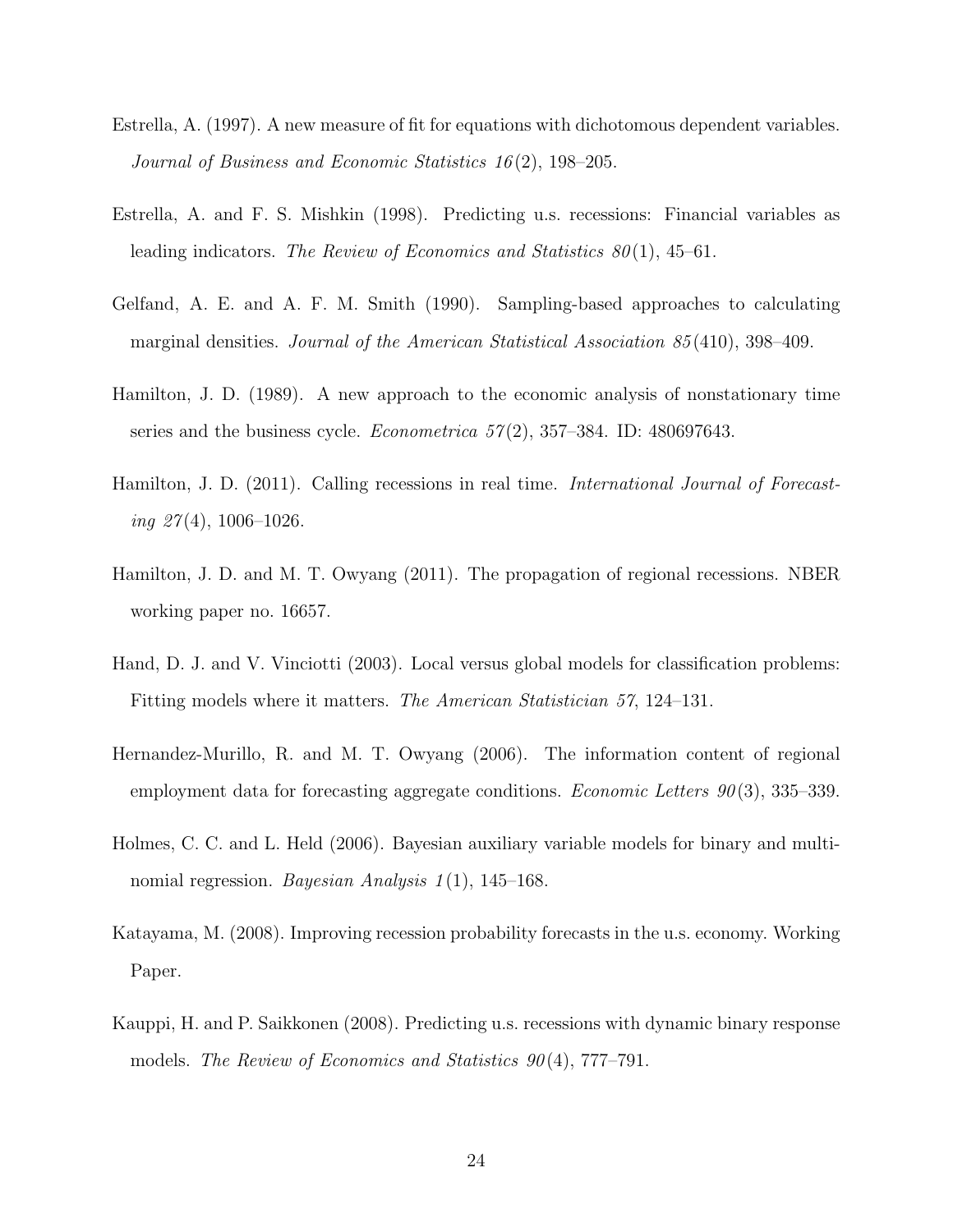- King, T. B., A. T. Levin, and R. Perli (2007). Financial market perceptions of recession risk. Federal Reserve Board Finance and Economics Discussion Series working paper no. 2007-57.
- Mitchell, W. C. (1927). Business Cycles: The Problem and its Setting. New York: National Bureau of Economic Research.
- Owyang, M. T., J. Piger, and H. J. Wall (2005). Business cycle phases in u.s. states. Review of Economics and Statistics 87 (4), 604–616.
- Rudebusch, G. D. and J. C. Williams (1991). Forecasting recessions: The puzzle of the enduring power of the yield curve. Journal of Business and Economic Statistics  $27(4)$ , 492–503.
- Tanner, M. A. and W. H. Wong (1987). The calculation of posterior distributions by data augmentation. Journal of the American Statistical Association 82 (398), 528–540.
- West, K. D. (1996). Asymptotic inference about predictive ability. *Econometrica 64*, 1067– 1084.
- Wright, J. H. (2006). The yield curve and predicting recessions. Federal Reserve Board Finance and Economics Discussion Series working paper no. 2006-07.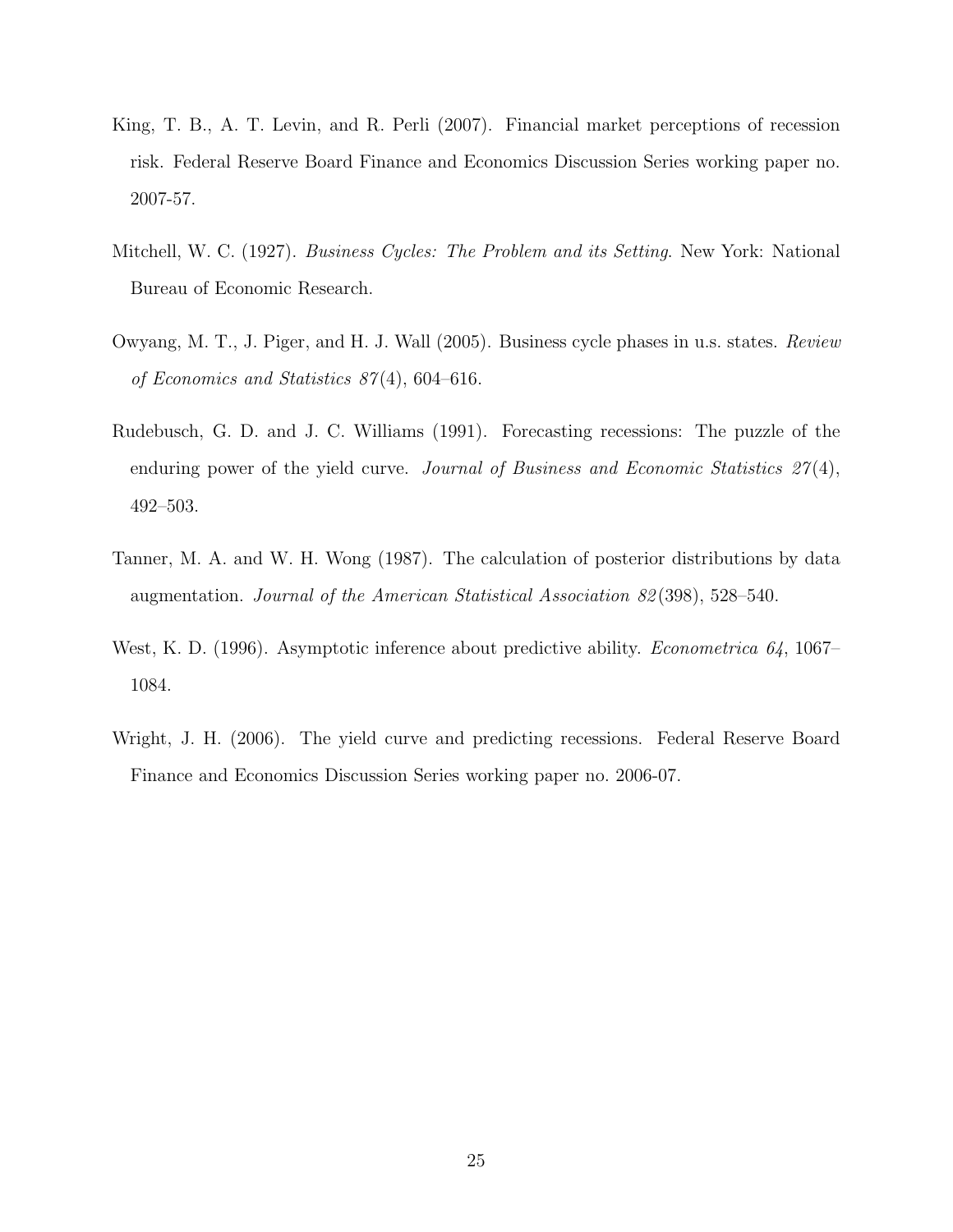Figure 1 Average Predictor Inclusion Probabilities for Recursive Estimations



Notes: These maps indicate the average posterior probability that state-level employment variables are included in the model given by (2), where averaging is across the multiple recursive estimations beginning over the period August 1960-December 1978, and ending with the period August 1960-mid 2013, with the exact ending month dependent on the forecasting horizon.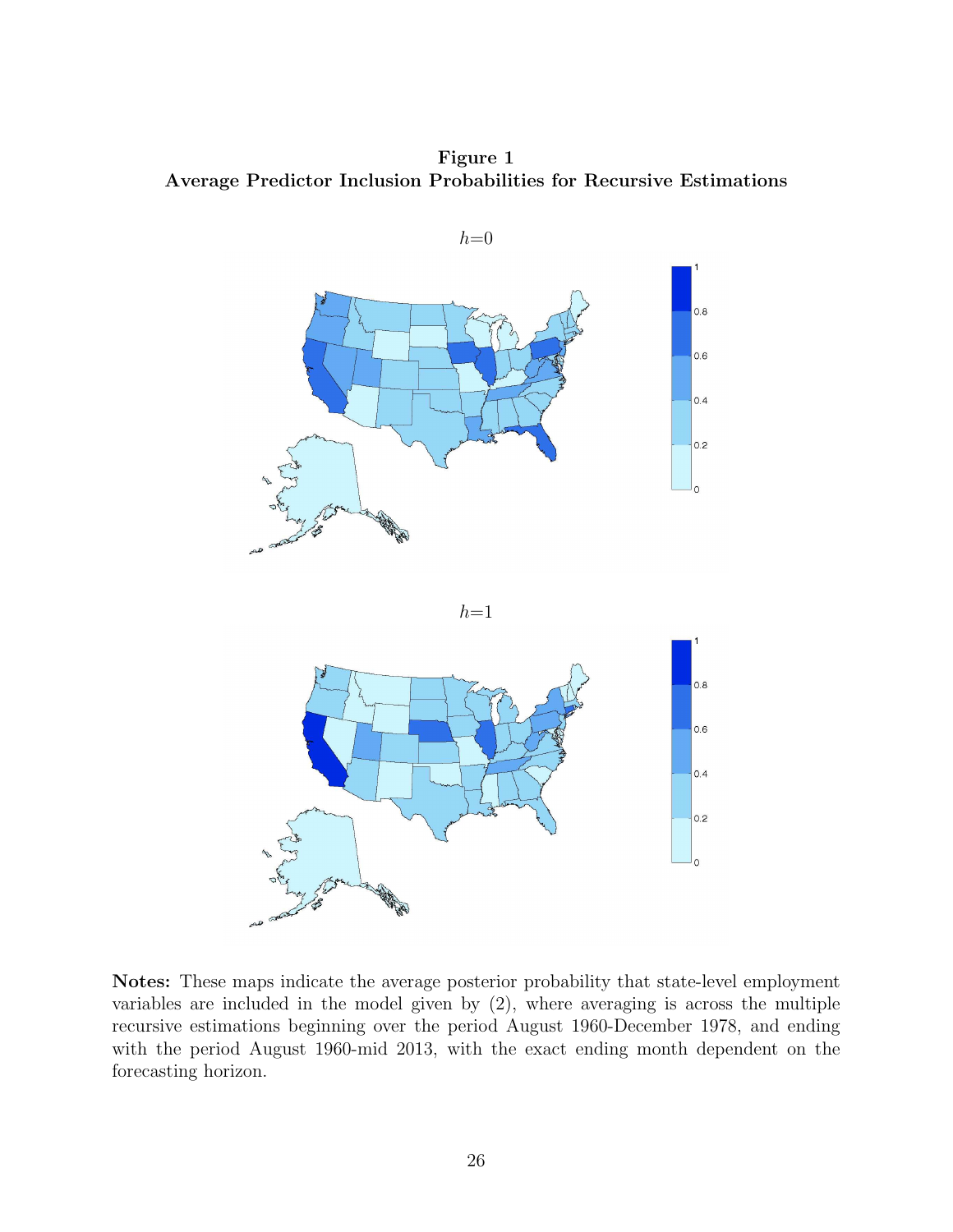|                  | National-Level<br>Predictors |      |      |          | National and<br><b>State-Level Predictors</b> |      |
|------------------|------------------------------|------|------|----------|-----------------------------------------------|------|
| Forecast Horizon | QPS                          | XCSP | AUC  | QPS      | XCSP                                          | AUC  |
| $h=0$            | 0.10                         | 0.17 | 0.96 | 0.08     | $0.20*$                                       | 0.98 |
| $h=1$            | 0.12                         | 0.16 | 0.95 | $0.08**$ | $0.20***$                                     | 0.97 |
| $h=2$            | 0.13                         | 0.16 | 0.93 | 0.14     | 0.16                                          | 0.93 |
| $h=3$            | 0.15                         | 0.14 | 0.92 | 0.17     | 0.15                                          | 0.92 |

### Table 1 Forecast Evaluation Metrics

Notes: This table holds the forecast evaluation metrics defined in Section 2.3 constructed for out-of-sample forecasts of the business cycle phase (expansion or recession) produced over the period January 1979 to August 2013. The out-of-sample predictions are constructed from the posterior predictive density of two versions of the model in (2), which differ on the inclusion of state-level predictors. For the QPS and XCSP evaluation metrics, ∗, ∗∗, and ∗∗∗ indicate a rejection of the null hypothesis of equal forecast accuracy at the 0.10, 0.05 and 0.01 significance level respectively.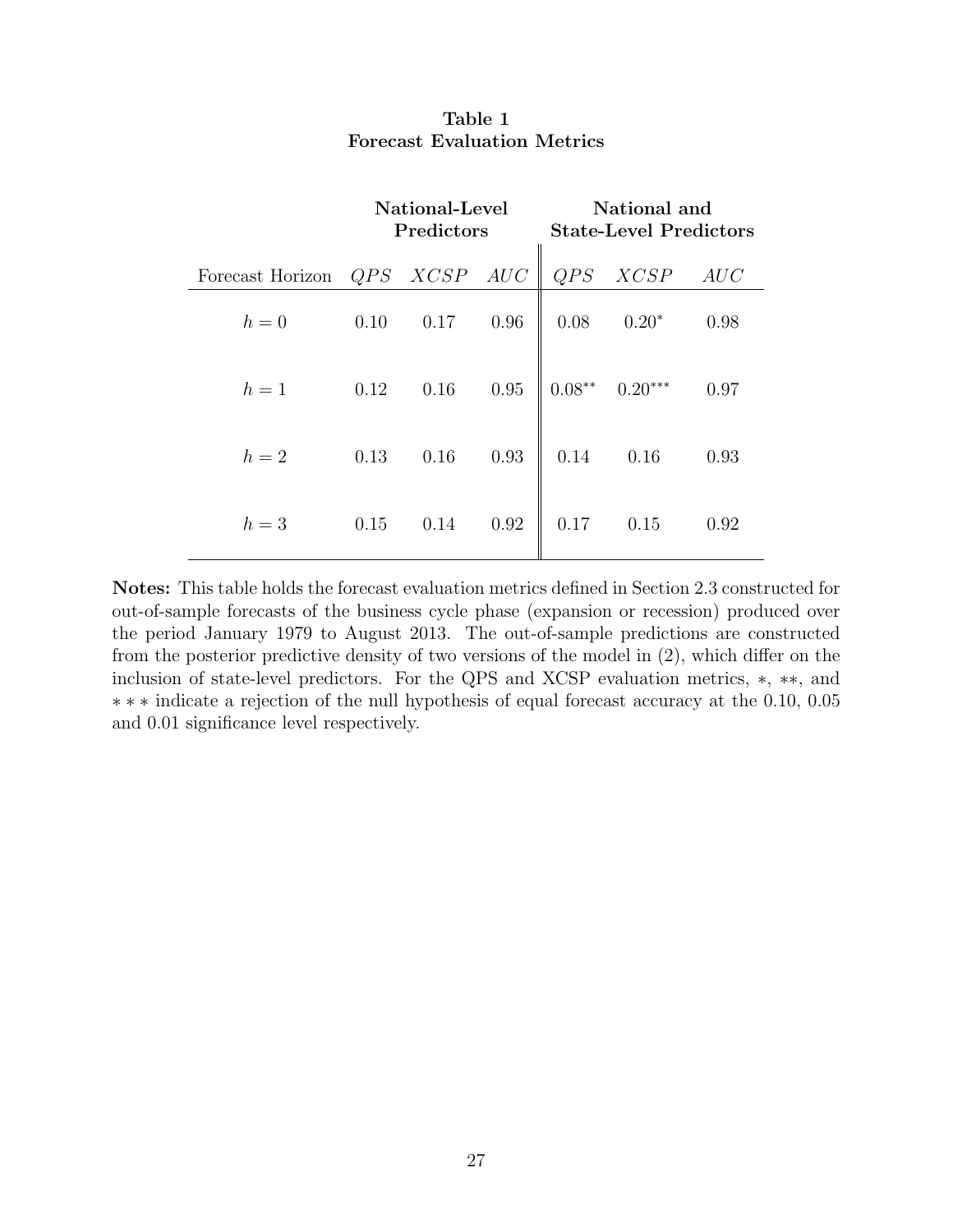|                  | National-Level<br>Predictors |          | National and<br><b>State-Level Predictors</b> |           |  |
|------------------|------------------------------|----------|-----------------------------------------------|-----------|--|
| Forecast Horizon | QPS                          | XCSP     | QPS                                           | XCSP      |  |
| Expansion Months |                              |          |                                               |           |  |
| $h=0$            | 0.06                         | 0.12     | $0.07\,$                                      | 0.11      |  |
| $h=1$            | 0.06                         | 0.11     | $0.06\,$                                      | 0.12      |  |
| $h=2$            | $0.07\,$                     | 0.11     | 0.08                                          | 0.11      |  |
| $h=3$            | $0.07\,$                     | $0.10\,$ | $0.08\,$                                      | 0.11      |  |
| Recession Months |                              |          |                                               |           |  |
| $h=0$            | 0.41                         | 0.51     | $0.15***$                                     | $0.75***$ |  |
| $h=1$            | 0.47                         | 0.48     | $0.23***$                                     | $0.72***$ |  |
| $h=2$            | 0.55                         | 0.45     | 0.51                                          | 0.45      |  |
| $h=3$            | 0.64                         | 0.40     | 0.71                                          | 0.36      |  |

Table 2 Forecast Evaluation Metrics - Expansion vs. Recession Months

Notes: This table holds the forecast evaluation metrics defined in Section 2.3 constructed for out-of-sample forecasts of the business cycle phase (expansion or recession) produced separately for NBER defined expansion and recession months over the period January 1979 to August 2013. The out-of-sample predictions are constructed from the posterior predictive density of two versions of the model in (2), which differ on the inclusion of state-level predictors. For the QPS and XCSP evaluation metrics, ∗, ∗∗, and ∗∗∗ indicate a rejection of the null hypothesis of equal forecast accuracy at the 0.10, 0.05 and 0.01 significance level respectively.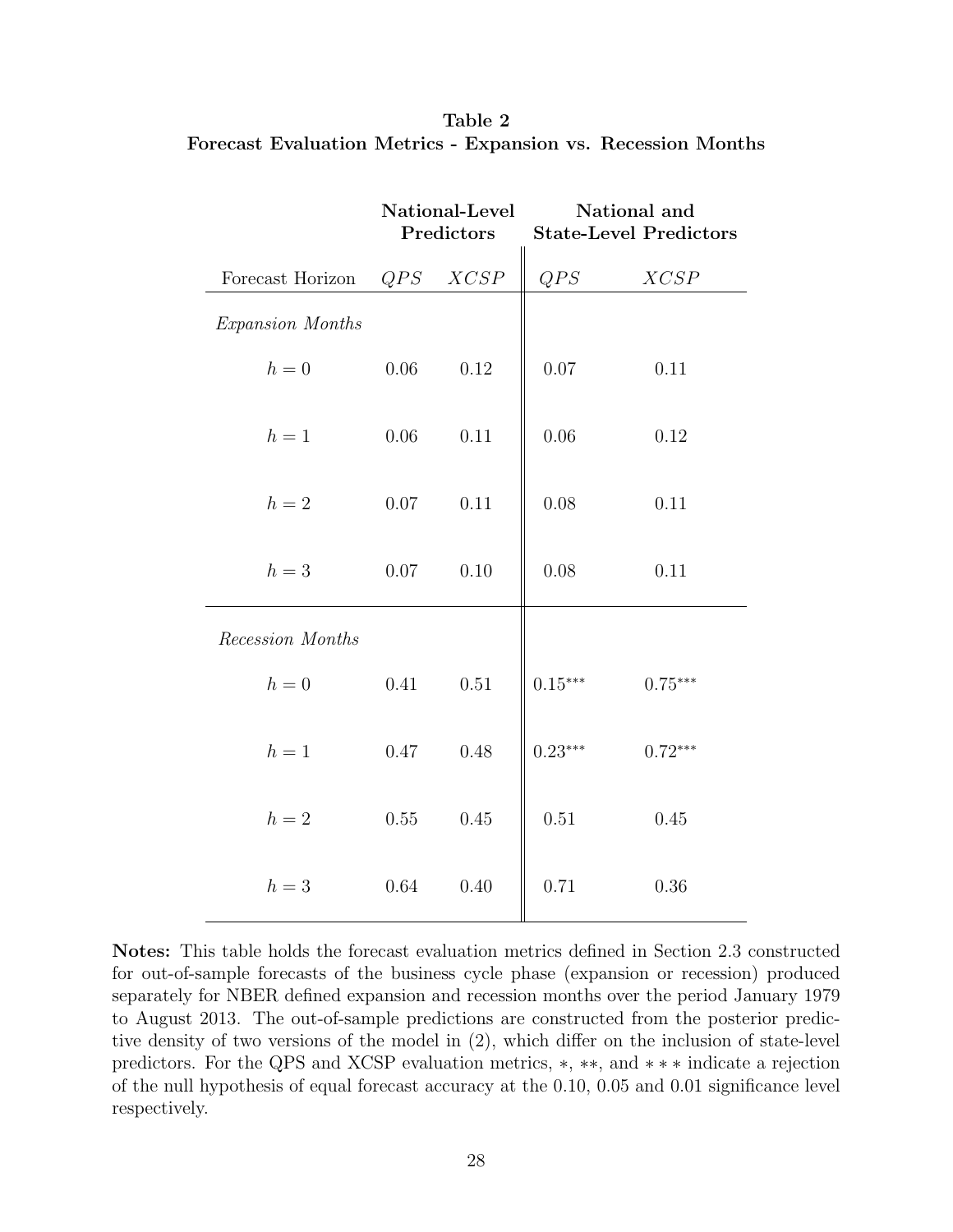| Date             | <b>NBER Recession</b><br>Indicator | National-Level<br>Predictors | National and State-<br><b>Level Predictors</b> |
|------------------|------------------------------------|------------------------------|------------------------------------------------|
| November 2007    | $\theta$                           | 0.08                         | 0.05                                           |
| December 2007    | 0                                  | 0.08                         | 0.02                                           |
| January 2008     | 1                                  | 0.06                         | 0.00                                           |
| February 2008    | 1                                  | 0.36                         | 0.38                                           |
| March 2008       | $\mathbf{1}$                       | 0.19                         | 0.61                                           |
| April 2008       | 1                                  | 0.42                         | 0.90                                           |
| May 2008         | 1                                  | 0.16                         | 0.66                                           |
| June 2008        | 1                                  | 0.15                         | 0.10                                           |
| <b>July 2008</b> | 1                                  | 0.30                         | 0.92                                           |
| August 2008      | 1                                  | 0.80                         | 1.00                                           |
| September 2008   | 1                                  | 0.76                         | 1.00                                           |
| October 2008     | 1                                  | 0.88                         | 1.00                                           |
| November 2008    | 1                                  | 1.00                         | 1.00                                           |
| December 2008    | 1                                  | 1.00                         | 1.00                                           |
| January 2009     | 1                                  | 1.00                         | 1.00                                           |
| February 2009    | 1                                  | 1.00                         | 1.00                                           |
| March 2009       | 1                                  | 1.00                         | 1.00                                           |
| April 2009       | 1                                  | 1.00                         | 1.00                                           |
| May 2009         | 1                                  | 1.00                         | 1.00                                           |
| June 2009        | 1                                  | 0.66                         | 0.90                                           |
| <b>July 2009</b> | $\theta$                           | 0.17                         | 0.20                                           |
| August 2009      | $\overline{0}$                     | 0.35                         | 0.26                                           |

Table 3 One-Month Ahead Forecasts: 2008-2009 Recession

Notes: This table holds the one-month ahead out-of-sample forecasts of the business cycle phase (expansion and recession) around the 2008-2009 NBER-defined recession. The forecasts are constructed from two versions of the model in (2), which differ on the inclusion of state-level predictors.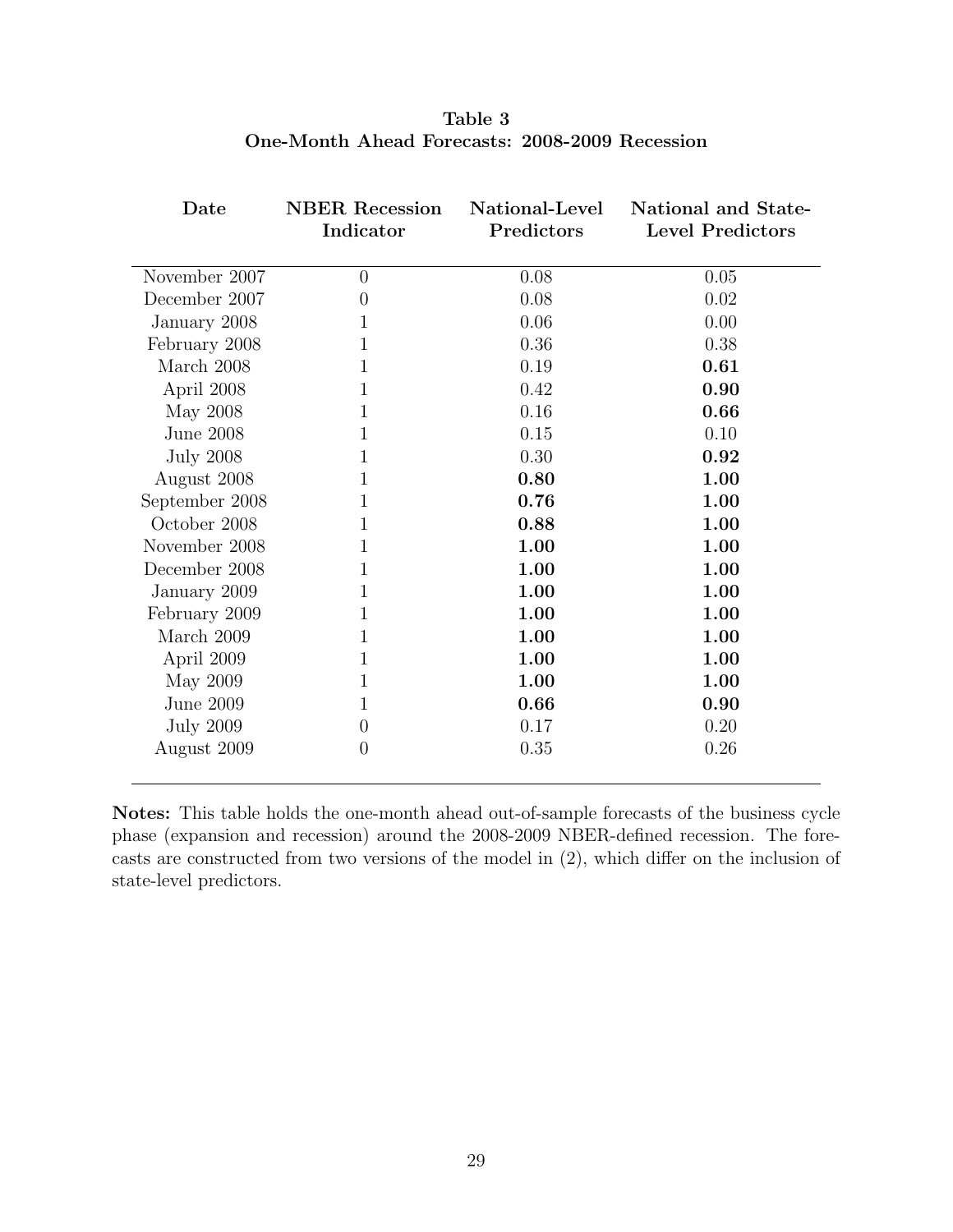## Table 4 Average Predictor Inclusion Probabilities for Recursive Estimations

|                                  | $h=0$ |       | $h = 1$ $h = 2$ $h = 3$ |      |
|----------------------------------|-------|-------|-------------------------|------|
| <i>National-Level Predictors</i> |       |       |                         |      |
|                                  |       |       |                         |      |
| Federal Funds Rate               | 0.71  | 0.65  | 0.59                    | 0.20 |
| $S\&P 500$ Return                | 0.97  | 1.00  | 0.98                    | 1.00 |
| Term Spread                      | 0.37  | 0.64  | 0.74                    | 0.98 |
| Employment Growth                | 0.25  | 0.39  | 0.15                    | 0.08 |
| Industrial Production Growth     | 0.66  | 0.39  | 0.08                    | 0.04 |
|                                  |       |       |                         |      |
| <b>Number of Variables</b>       | 16.88 | 15.83 | 10.82                   | 9.78 |

Notes: This table holds the average posterior probability that the national-level variables are included in the model given by (2), when both national and state-level variables are included in the list of potential variables. Averaging is across the multiple recursive estimations beginning over the period August 1960-December 1978, and ending with the period August 1960-mid 2013, with the exact ending month dependent on the forecasting horizon.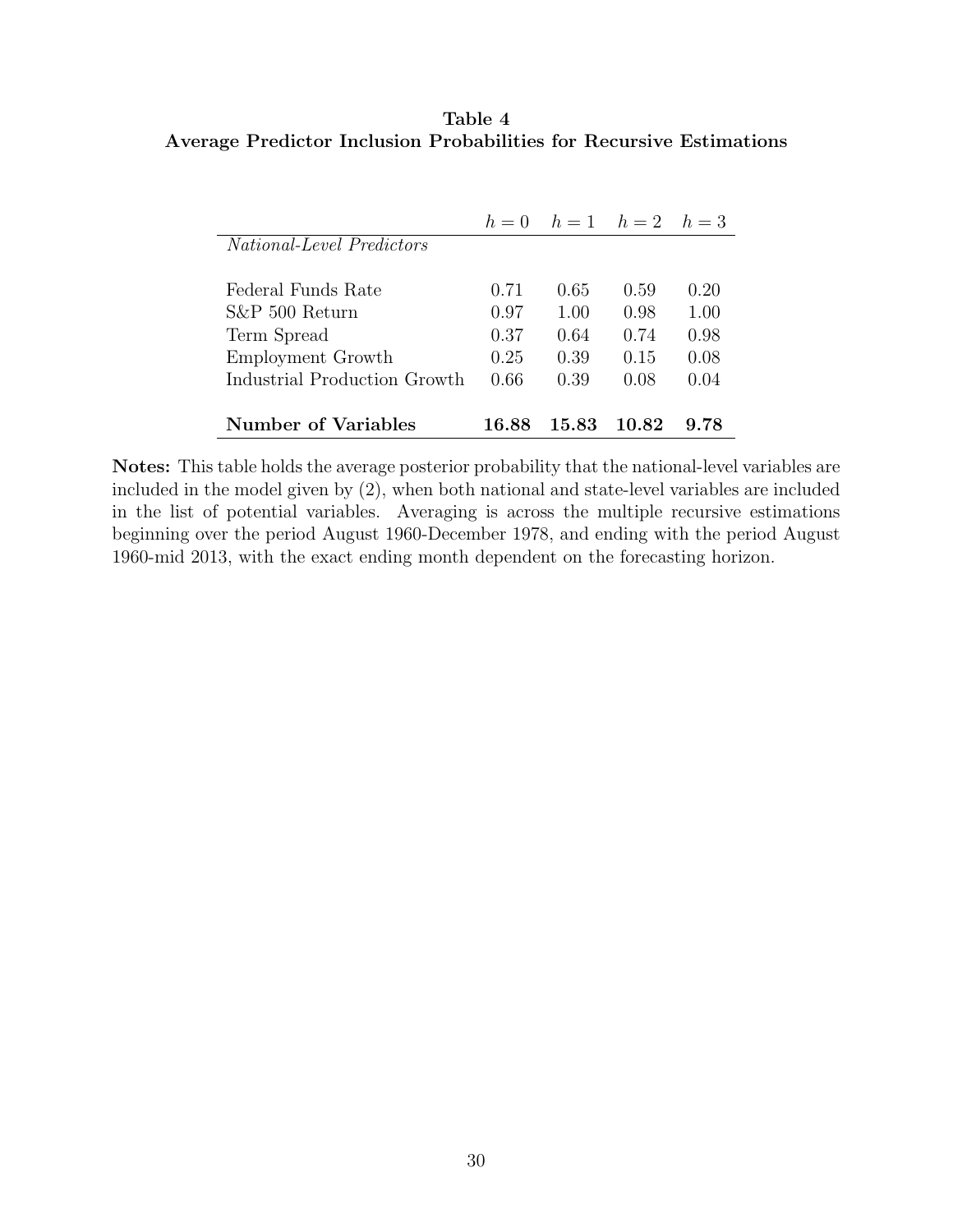## Table 5 Forecast Evaluation Metrics - Recession Months All National- and State-Level Predictors Included

| Forecast Horizon <i>QPS XCSP</i> |          |        |
|----------------------------------|----------|--------|
| $h=0$                            | $0.23 -$ | - 0.68 |
| $h=1$                            | $0.20 -$ | 0.72   |

Notes: This table holds the forecast evaluation metrics defined in Section 2.3 constructed for out-of-sample forecasts of the business cycle phase (expansion or recession) computed separately for NBER defined recession months over the period January 1979 to August 2013. The out-of-sample predictions are constructed from the posterior predictive density of the model in (2), where all possible covariates, both national- and state-level, are included.